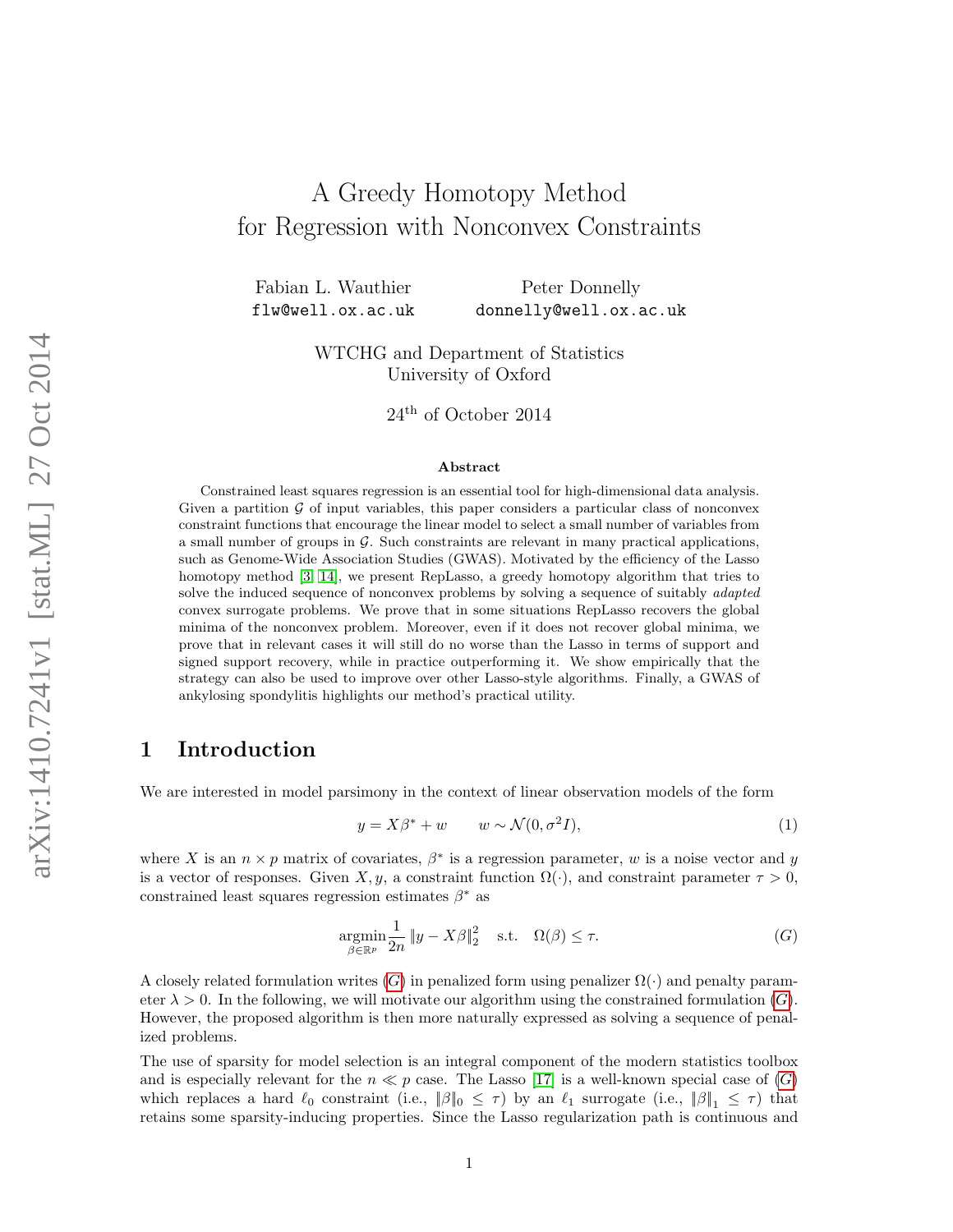piecewise linear [\[16\]](#page-11-3), it can be easily traced out using the homotopy method [\[3,](#page-11-0) [14\]](#page-11-1). This is done by writing ([G](#page-0-0)) in penalized form and then tracing out  $\lambda = \infty \downarrow 0$ . In the following, we will often refer to the Lasso homotopy method simply as the Lasso. The efficiency of the homotopy method is one of the main benefits of the  $\ell_1$  relaxation approach and is key for efficient model selection.

Recently, there has been increased interest in enhancing the Lasso with structured sparsity. Relevant examples include [\[8,](#page-11-4) [10,](#page-11-5) [11,](#page-11-6) [22,](#page-12-0) [25\]](#page-12-1). In all these cases the structured sparsity is induced by replacing the  $\ell_1$  penalizer of the Lasso with more complex, yet still convex, penalizers. Because the overall objective remains convex in  $\beta$ , efficient algorithms exist to solve these problems. While these methods have many practical applications, the focus on convex formulations has necessarily excluded important inference problems that cannot easily be phrased in terms of structured convex objectives. This paper was motivated by applications where for a given partition  $\mathcal G$  of variables  $\{1,\ldots,p\}$  it is reasonable to assume that in at most a few groups at most a few representatives are relevant for predicting  $y$ . For instance, in the Genome-Wide Association Study (GWAS) we consider in Section [6,](#page-8-0) it is reasonable to suppose that in at most a small number of genes at most a small number of SNPs are associated with the response variable. To suite these and other applications, we are interested in constraint functions  $\Omega(\cdot)$  that encourage the estimate of  $\beta^*$  to be nonzero on at most a few elements in at most a few groups  $G \in \mathcal{G}$ , which can be thought of as orthogonal to the Group Lasso [\[22\]](#page-12-0). This problem is not adequately solved by the Exclusive/Elitist Lasso [\[11,](#page-11-6) [25\]](#page-12-1), which is a convex formulation that generally selects at least one but at most a few variables from each group. This is problematic if we believe that most groups in  $\mathcal G$  will contain no relevant variables for predicting  $y$ , as for example in the GWAS application. To the best of our knowledge the selection behavior we seek can only be achieved by nonconvex constraints.

Given a parameter  $\theta \in \mathbb{R}^p$  and the partition  $\mathcal{G}$ , we will encode our constraints as a nonconvex function  $\Omega_{\theta, \mathcal{G}}(\cdot)$ . For fixed penalty parameter  $\lambda > 0$ , there are specialized methods for the nonconvex penalized cousin of  $(G)$  $(G)$  $(G)$  (e.g., [\[2,](#page-11-7) [4,](#page-11-8) [7,](#page-11-9) [13,](#page-11-10) [28\]](#page-12-2)). While these methods might be appropriate for finding a local minimum of ([G](#page-0-0)) with  $\Omega_{\theta, \mathcal{G}}(\cdot)$  and some  $\tau$  fixed, they are not useful for developing a homotopy-like algorithm which allows  $\tau$  to range over an interval. Motivated by the practicality and efficiency of the Lasso homotopy method, we propose RepLasso (for "Representative Lasso"), a homotopy-like algorithm that attempts to fill this gap. At a high level, RepLasso tries to build and solve a sequence of convex surrogates so that, as  $\tau$  is swept out, the boundary of the surrogate constraint ball locally approximates the boundary of the ball induced by  $\Omega_{\theta,\mathcal{G}}(\cdot)$ . A crucial feature that allows us to do this efficiently is that the nonconvex constraint balls induced by  $\Omega_{\theta,G}(\cdot)$  can be decomposed as unions of convex balls. Moreover, the sequence of surrogates is chosen so that the induced regularization path is continuous and piecewise linear and can thus be efficiently traced out using a homotopy-style algorithm.

To motivate the algorithm, we show theoretically that, under certain conditions, RepLasso traces out the global minima of ([G](#page-0-0)) with constraint function  $\Omega_{\theta,G}(\cdot)$ . More importantly, we prove that, even though RepLasso may not exactly solve this problem in general, on relevant problems it will still do at least as well as the Lasso in terms of support subset and signed support recovery. In practice, a strict improvement is observed. A class of Lasso-style algorithms has recently been popularized which pre-process  $X, y$  in some way, prior to solving a standard Lasso problem (e.g., [\[6,](#page-11-11) [9,](#page-11-12) [15,](#page-11-13) [26\]](#page-12-3)). As we demonstrate in Section [6,](#page-8-0) RepLasso can also yield strict improvements in these settings. Furthermore, RepLasso can be usefully applied to  $\ell_1$  constrained logistic regression [\[12\]](#page-11-14), as we demonstrate in a GWAS application. Lastly, we prove in the Supplementary Material that, given some mild assumptions, a variant of RepLasso cannot do worse than the well-known Lars algorithm of Efron et al. [\[3\]](#page-11-0).

The paper is organized as follows: We review related research in Section [2](#page-2-0) before introducing  $\Omega_{\theta,G}(\cdot)$  $\Omega_{\theta,G}(\cdot)$  $\Omega_{\theta,G}(\cdot)$  and simplifying (G) in Section [3.](#page-2-1) In Section [4](#page-5-0) we present the RepLasso as a generalization of the Lasso homotopy method and in Section [5](#page-6-0) give a theoretical comparison of Lasso and RepLasso. Results on synthetic data and a GWAS application are given in Section [6.](#page-8-0) We conclude with final remarks in Section [7.](#page-9-0) Proofs are collected in the Supplementary Material.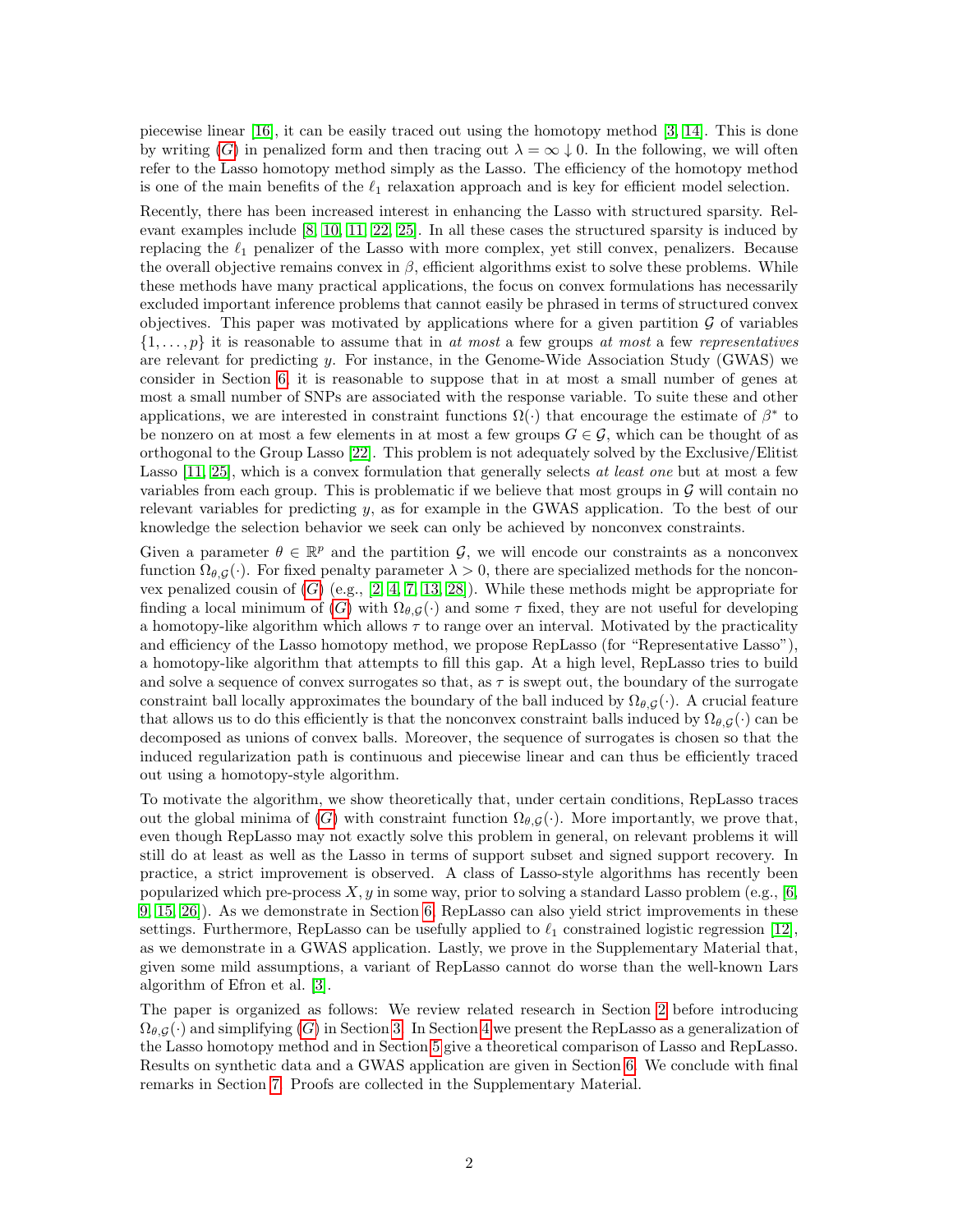### <span id="page-2-0"></span>2 Related Research

Nonconvex penalties for least squares regression have been (for example) considered by Fan and Li [\[4\]](#page-11-8) and Zhang [\[23\]](#page-12-4). Methods for optimizing convex loss functions with nonconvex regularizers include, among others, local quadratic approximation [\[4\]](#page-11-8), minorization-maximization [\[7\]](#page-11-9), local linear approximation [\[28\]](#page-12-2) and composite gradient descent [\[13\]](#page-11-10). The Adaptive Lasso of [\[2\]](#page-11-7) is also related to our method. However, a drawback of all of these approaches is that they focus on a single optimization problem, indexed by a fixed penalty parameter. This precludes their use for efficiently minimizing a sequence of problems  $(G)$  $(G)$  $(G)$  indexed by  $\tau$ , as in a homotopy method. The various applications of the homotopy idea have so far focused on other convex problems. Wellknown examples are the Elastic Net [\[27\]](#page-12-5) and the SVM [\[5\]](#page-11-15). However, there are very few extensions to nonconvex least squares problems. One of the few methods that efficiently sweeps out local minima paths of such problems is due to Zhang [\[23\]](#page-12-4). However, as [\[23\]](#page-12-4) assumes the penalty to be separable across the  $p$  coefficients, it is not useful for the type of structured sparsity we consider in this paper. There has been growing interest in more complex sparsity patterns induced by structured penalties. Among convex extensions, the Group Lasso [\[22\]](#page-12-0) is a well-known example, which for some partition  $\mathcal{G}$ , replaces the  $\ell_1$  penalty above by a sum of  $\ell_2$  penalties over groups of variables indexed by  $G \in \mathcal{G}$ . This method will select groups of variables, not representatives, and so can be seen as a counterpart to the work in this paper. Several variations of this approach have been proposed [\[8,](#page-11-4) [10\]](#page-11-5). The Exclusive/Elitist Lasso [\[11,](#page-11-6) [25\]](#page-12-1) is more closely aligned with our goal. However, this method effectively encourages each group to contribute at least one variable to the support set. In contrast, our method encourages the selection of a small number of variables in a small number of groups. Finally, while there are other structured, nonconvex penalizers (e.g., [\[20\]](#page-12-6)), there are no homotopy algorithms to solve them.

# <span id="page-2-1"></span>3 Structured Nonconvex Problems

Many situations exist where for some partition  $\mathcal{G}$  of  $\{1,\ldots,p\}$  we know that  $\beta^*$  contains at most a few nonzero elements in at most a few groups  $G \in \mathcal{G}^{\mathcal{X}}$ . Given a partition  $\mathcal{G} = \{G_1, \ldots, G_g\}$  $\mathcal{G} = \{G_1, \ldots, G_g\}$  $\mathcal{G} = \{G_1, \ldots, G_g\}$  without singleton or empty sets, and a vector  $\theta = (\theta_1, \ldots, \theta_q) \geq 0$ , the following constraint function targets this situation

<span id="page-2-3"></span>
$$
\Omega_{\theta,\mathcal{G}}(\beta) = \sum_{i < j \in G_{g'} \in \mathcal{G}} \frac{\omega_{\theta_{g'}}(\beta_i, \beta_j)}{|G_{g'}| - 1} \tag{2}
$$
\n
$$
\omega_{\theta_{g'}}(\beta_i, \beta_j) = \min(|\beta_i|, |\beta_j|)(1 + \theta_{g'}) + \max(|\beta_i|, |\beta_j|).
$$

Let  $B_{\theta,\mathcal{G}}(\tau) = \{\beta \in \mathbb{R}^p : \Omega_{\theta,\mathcal{G}}(\beta) \leq \tau\}$  be the induced constraint balls. We are interested in the following nonconvex instance of ([G](#page-0-0)) with the constrained objective  $J_{\tau}(\beta)$  over  $\beta$ , indexed by  $\tau$ 

$$
\beta(\tau) \in \underset{\beta \in \mathbb{R}^p}{\text{argmin}} J_{\tau}(\beta) = \underset{\beta \in \mathbb{R}^p}{\text{argmin}} \left\{ \begin{array}{ll} \frac{1}{2n} \left\| y - X\beta \right\|_2^2 & \text{if } \beta \in B_{\theta, \mathcal{G}}(\tau) \\ \infty & \text{o.w.} \end{array} \right. \tag{P1}
$$

If  $\theta = 0$ , then  $\Omega_{\theta, \mathcal{G}}(\beta) = ||\beta||_1$  for all  $\mathcal{G}$ , and so ([P](#page-2-3)1) recovers the Lasso problem as special case. However, when  $\theta \neq 0$ , the constraint function is non-separable, non-convex and induces star-shaped balls, as exemplified in Figure [1.](#page-3-0) Note that when a subset of components of  $\theta$  is set to zero, we can effectively treat the variables corresponding to those groups as ungrouped, as they only contribute an  $\ell_1$  penalty to  $\Omega_{\theta,G}(\beta)$ . When  $\theta \neq \mathbf{0}$ ,  $\Omega_{\theta,G}(\beta)$  can be thought of as a nonconvex counterpart to the well-known Group Lasso penalty [\[22\]](#page-12-0), where the nonconvexity encourages solutions  $\beta(\tau)$  of  $(P1)$  $(P1)$  $(P1)$  to select at most a small number of representatives from at most a few groups  $G \in \mathcal{G}$ . The penalty  $\Omega_{\theta,\mathcal{G}}(\beta)$  is also distinct from the convex Exclusive/Elitist Lasso penalty [\[11,](#page-11-6) [25\]](#page-12-1), which effectively encourages each group to select at least one variable.

<span id="page-2-2"></span><sup>&</sup>lt;sup>1</sup>In the GWAS application in Section [6,](#page-8-0) G corresponds to a partition of SNPs by genes and we know that in at most a few genes at most a few SNPs are truly relevant for predicting y.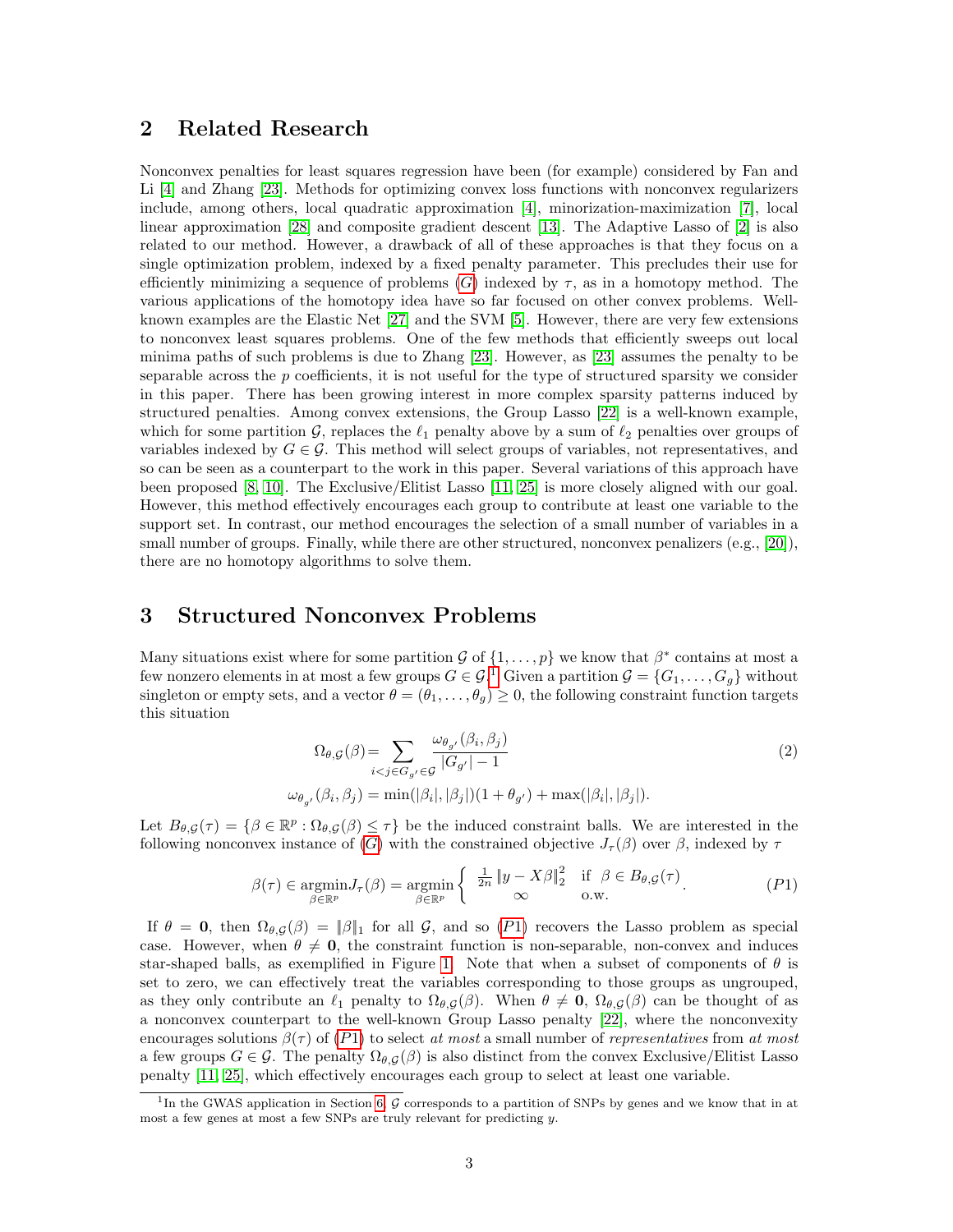<span id="page-3-1"></span>

Figure 1: [\(a\)](#page-3-1) The balls induced by Eq. [\(2\)](#page-2-3) for  $\mathcal{G} = \{\{1,2\}\}\$ and varying values of  $\theta$ . If  $\theta = 0$  we recover the  $\ell_1$  norm as a special case. [\(b\)](#page-3-2) A ball for  $\mathcal{G} = \{\{1, 2, 3\}\}, \theta = 2$ .

For some positive vector s, let  $B_s(\tau) = \{ \beta \in \mathbb{R}^p : ||\text{diag}(s)\beta||_1 \leq \tau \}$  be the s-weighted  $\ell_1$  ball. An important property that is suggested by Figure [1](#page-3-0) is that  $B_{\theta,\mathcal{G}}(\tau)$  can be written as a union of weighted  $\ell_1$  balls and so has planar faces. Let  $\Gamma(i) \in \{1, \ldots, g\}$  be the (unique) variable index so that  $i \in G_{\Gamma(i)}$ .

<span id="page-3-3"></span>**Proposition 1** (Union Decomposition). Let the partition be  $\mathcal{G} = \{G_1, \ldots, G_q\}$  and the parameter  $\theta = (\theta_1, \ldots, \theta_g) \geq 0$ . There is a finite set  $\mathcal{S}_{\theta, \mathcal{G}} \subset \mathbb{R}^p$  of vectors  $s \geq 1$ , so that for any  $\tau > 0$ 

<span id="page-3-2"></span><span id="page-3-0"></span>
$$
B_{\theta,\mathcal{G}}(\tau) = \bigcup_{s \in \mathcal{S}_{\theta,\mathcal{G}}} B_s(\tau). \tag{3}
$$

Define  $\Pi_{g'}$  to be all permutations  $\pi_{g'}$  of the elements in  $G_{g'}$  and let  $\Pi_{g} = \times_{g'=1}^{g} \Pi_{g'}$  be their crossproduct, whose elements  $\pi \in \Pi_{\mathcal{G}}$  are g-tuples of permutations  $\pi = (\pi_1, \ldots, \pi_g)$ . For some  $\pi \in \Pi_{\mathcal{G}}$ , denote by  $\pi_{\Gamma(i)}(i) \in \{1,\ldots,|G_{\Gamma(i)}|\}$  the position of  $i \in G_{\Gamma(i)}$  in permutation  $\pi_{\Gamma(i)}$ . We have

$$
S_{\theta,\mathcal{G}} = \cup_{\pi \in \Pi_{\mathcal{G}}} \{ s_{\pi} \}
$$
 (4)

$$
s_{\pi,i} = 1 + (\pi_{\Gamma(i)}(i) - 1) \frac{\theta_{\Gamma(i)}}{|G_{\Gamma(i)}| - 1}.
$$
\n(5)

A common, brute force approach that eliminates the computational issues of  $(P1)$  $(P1)$  $(P1)$  replaces  $B_{\theta,G}(\tau)$ by its convex hull. However, in this case the convex hull is the  $\ell_1$  ball  $B_1(\tau)$  which eliminates all structural information inherited from  $\theta$ , G and would not lead to the desired selection behavior. In this paper we advocate an orthogonal strategy that instead focuses on replacing  $B_{\theta,G}(\tau)$  by a suitable *sequence* of weighted  $\ell_1$  balls, indexed by  $\tau$ . To achieve this, we will exploit the decompositional structure of  $B_{\theta,G}(\tau)$  highlighted in Proposition [1.](#page-3-3) Specifically, our method is motivated by the following extension of a well-known result of Rosset and Zhu [\[16\]](#page-11-3).

<span id="page-3-4"></span>Proposition 2 (Local Piecewise Linearity). Suppose X has absolutely continuous distribution and that  $\exists \tau' > 0$  s.t.  $\exists \beta \in B_{\theta, \mathcal{G}}(\tau')$  which is a minimum of  $||y - X\beta||_2^2$ . Let  $\tau_{\text{max}}$  be the supremum over these  $\tau'$ . The set of local minima of  $J_{\tau}(\cdot)$  in  $(P1)$  $(P1)$  $(P1)$  with  $\tau \in (0, \tau_{\max})$  is with probability 1 a finite union of piecewise linear paths, each path indexed by  $\tau$  and lying on a ball  $B_s(\tau)$ ,  $s \in \mathcal{S}_{\theta, \mathcal{G}}$ .

Proposition [2](#page-3-4) emphasizes that for the range of interesting values of  $\tau \in (0, \tau_{\text{max}})$ , the local minima of  $J_{\tau}(\cdot)$  in ([P](#page-2-3)1) can be grouped into a set of local minima paths, each indexed by  $\tau$ . Moreover,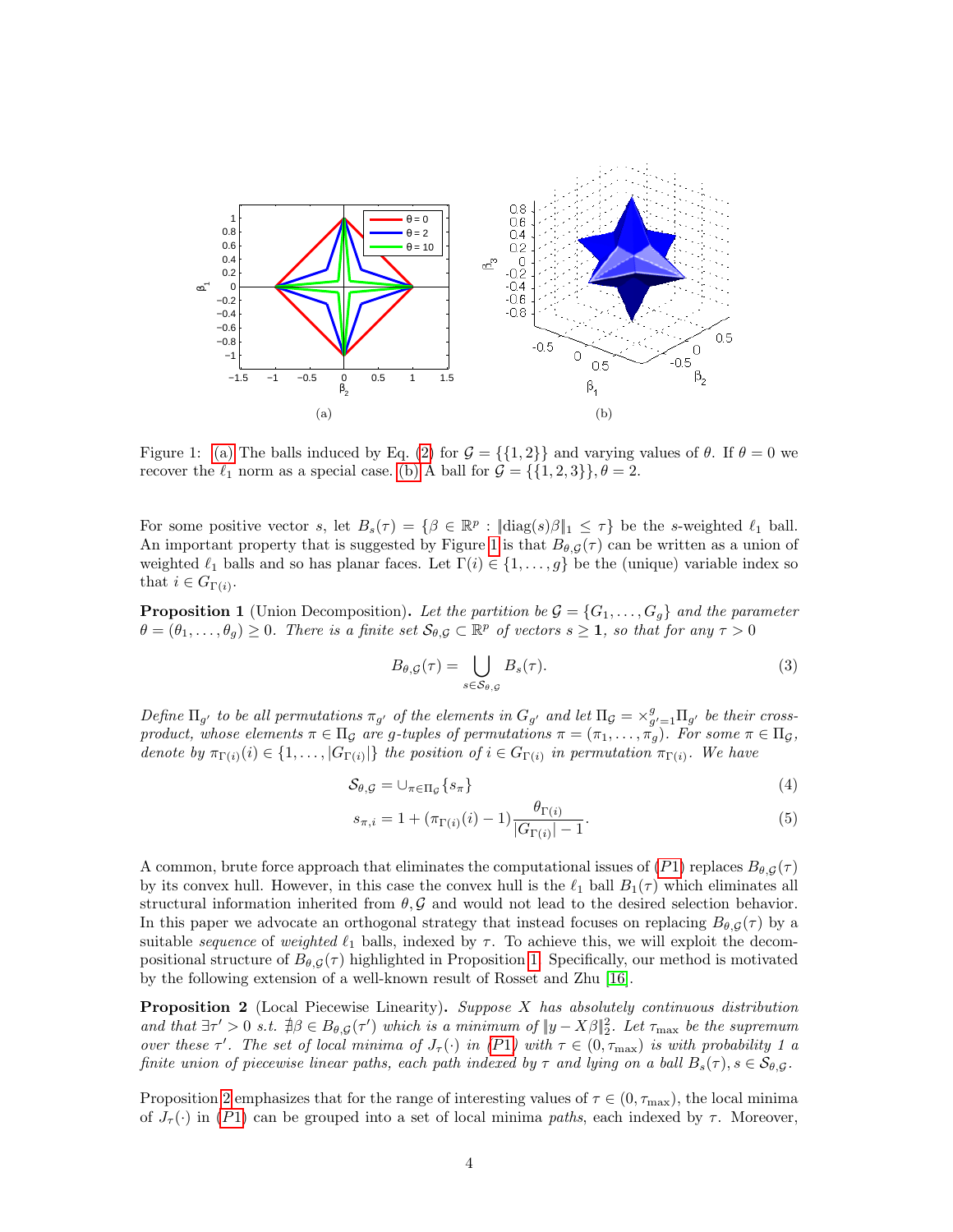<span id="page-4-1"></span><span id="page-4-0"></span>

<span id="page-4-2"></span>Figure 2: [\(a\)](#page-4-0) The global minima path for  $B_{2,\{1,2\}}(\tau)$ . The dashed-dotted, dashed and solid constraint boundaries correspond to progressively larger  $\tau$ . The solutions on the regularization path (red) are defined by intersections of the constraint set with the corresponding ellipsoid (red dots). [\(b\)](#page-4-1) The corresponding regularization path for the weighted  $\ell_1$  ball  $B_{(1,3)^T}(\tau)$ . If the weighting is known the same regularization path can be reproduced.

any such local minimum path lies on some weighted  $\ell_1$  ball  $B_s(\tau)$ , with  $s \in \mathcal{S}_{\theta, \mathcal{G}}$  appropriately chosen. With the aid of Proposition [2,](#page-3-4) it is possible to re-express  $(P1)$  $(P1)$  as a special set of penalized optimization problems, indexed by  $\tau$ . This change of representation will be useful for the homotopy-like algorithm we present shortly. By Proposition [2](#page-3-4) and convexity, for any solution  $\beta(\tau)$ of  $(P1)$  $(P1)$  $(P1)$  with  $\tau \in (0, \tau_{\max})$  (i.e., a global minimum of  $J_{\tau}(\cdot)$ ),  $\exists \lambda^*(\tau), s^*(\tau) \in \mathcal{S}_{\theta, \mathcal{G}}$  so that

$$
\beta(\tau) \in \underset{\beta \in \mathbb{R}^p}{\operatorname{argmin}} \frac{1}{2n} \|y - X\beta\|_2^2 + \lambda^*(\tau) \|\text{diag}(s^*(\tau))\beta\|_1. \tag{P2}
$$

Thus, modulo uniqueness issues, there exist  $\lambda^*(\tau)$ ,  $s^*(\tau)$  so that  $(P2)$  $(P2)$  $(P2)$  is in some sense equivalent to ([P](#page-2-3)1). Figure [2](#page-4-2) shows a motivating example of this. In this case, the global minimum path of Figure [2\(a\)](#page-4-0) could be reproduced using the  $B_{(1,3)^{T}}(\tau)$  balls of Figure [2\(b\).](#page-4-1) Of course, knowledge of the vector-valued function  $s^*(\tau) \in \mathcal{S}_{\theta, \mathcal{G}}$  would imply knowing for each  $\tau$  roughly where on  $B_{\theta, \mathcal{G}}(\tau)$ the global minimum of  $J_{\tau}(\cdot)$  in ([P](#page-2-3)1) lies, which is hard in general. We thus cannot expect to be able to efficiently produce the *entire* regularization path of  $(P1)$  $(P1)$  $(P1)$  for all  $\tau \in (0, \tau_{\text{max}})$  using the equivalence between  $(P2)$  $(P2)$  $(P2)$  and  $(P1)$ .

<span id="page-4-3"></span>A Simplifying Assumption. The formulation in  $(P2)$  $(P2)$  $(P2)$  replicates the regularizing effect of  $B_{\theta,\mathcal{G}}(\tau)$  in ([P](#page-2-3)1) using a sequence of weighted  $\ell_1$  balls that depend on  $\tau$  (characterized by  $s^*(\tau)$ ). This dependence is necessary as the global minimum of  $J_{\tau}(\cdot)$  in  $(P1)$  $(P1)$  $(P1)$  can "jump" from one weighted  $\ell_1$  ball to another as we vary  $\tau \in (0, \tau_{\text{max}})$ . If we let  $S(\beta)$  be the support of some vector  $\beta$ , we can simplify the problem of finding sequences  $\lambda^*(\tau)$ ,  $s^*(\tau)$  for  $(P2)$  $(P2)$  $(P2)$ , by assuming that

**A0**:  $\exists s^* \in \mathcal{S}_{\theta, \mathcal{G}}$  so that  $\forall \tau \in (0, \tau_{\text{max}}), (P1)$  $\forall \tau \in (0, \tau_{\text{max}}), (P1)$  $\forall \tau \in (0, \tau_{\text{max}}), (P1)$  has a unique solution which lies in  $B_{s^*}(\tau)$ . For any  $0 < \tau_1 < \tau_2 < \tau_{\text{max}}$ , the solutions of  $(P1)$  $(P1)$  $(P1)$  satisfy  $S(\beta(\tau_1)) \subseteq S(\beta(\tau_2))$ .

Under **A0**, the problem immediately reduces to finding a sequence  $\lambda^*(\tau)$  and a single positive vector  $s^* \in \mathcal{S}_{\theta, \mathcal{G}}$ . In fact, it is not even necessary to know the precise function  $\lambda^*(\tau)$ : For any  $\lambda > 0$ , so long as the solution  $\bar{\beta}(\lambda)$  to  $(P2)$  $(P2)$  $(P2)$  with  $\lambda^*(\tau)$  replaced by  $\lambda$  and  $s^*(\tau) = s^*$ , satisfies for  $\tau \triangleq \|\text{diag}(s^*)\overline{\beta}(\lambda)\|_1$  that  $\tau \in (0, \tau_{\text{max}})$ , we know that  $\lambda = \lambda^*(\tau)$ . Thus, under **A0** we only seek to find the vector  $s^* \in \mathcal{S}_{\theta, \mathcal{G}}$  so that solving  $(P1)$  $(P1)$  $(P1)$  is for some  $\lambda$  equivalent to solving

$$
\bar{\beta}(\lambda) \in \underset{\beta \in \mathbb{R}^p}{\text{argmin}} \frac{1}{2n} \|y - X\beta\|_2^2 + \lambda \|\text{diag}(s^*)\beta\|_1. \tag{S}
$$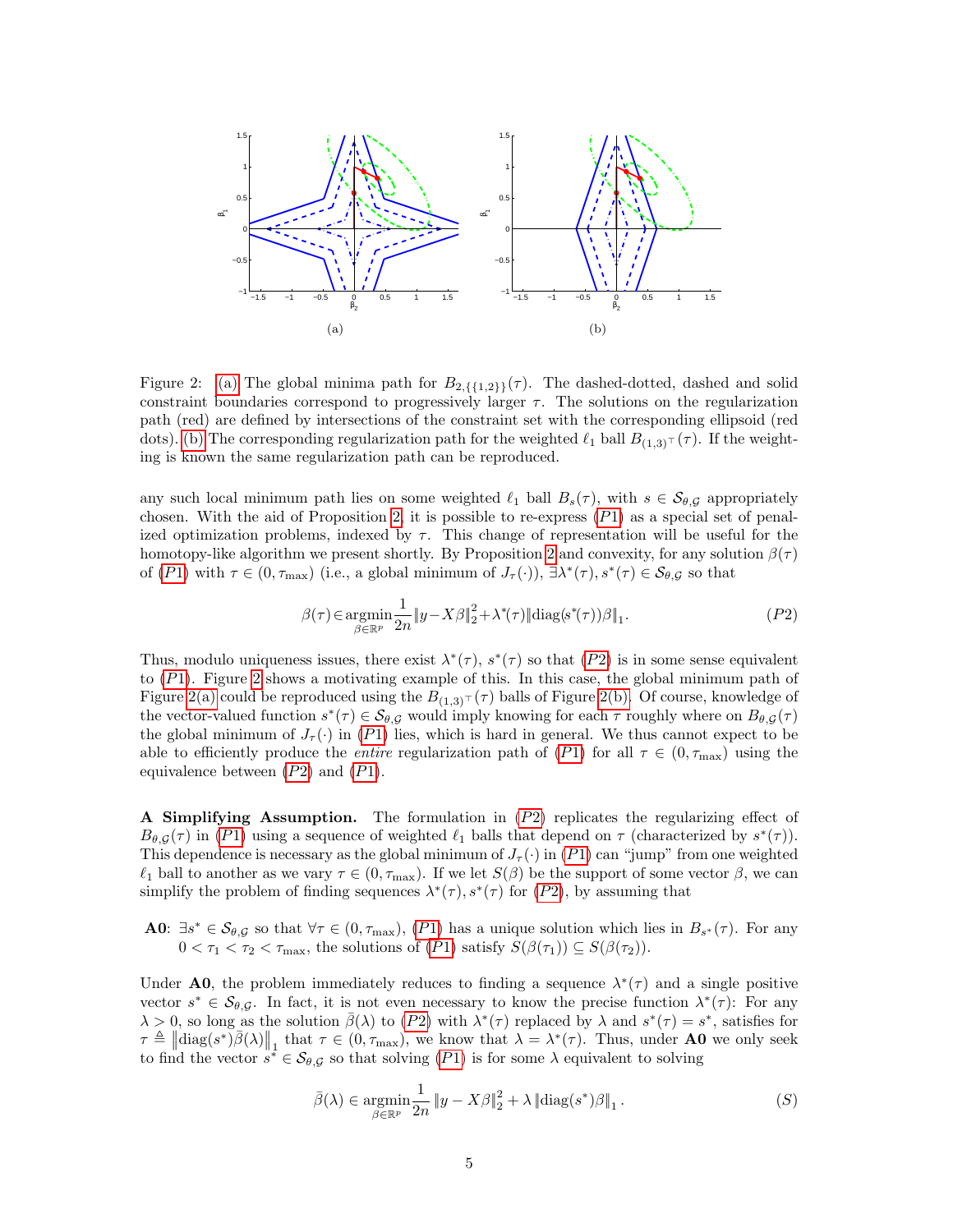<span id="page-5-1"></span>Algorithm 1: REPLASSO $(X, y, \mathcal{G}, \theta)$ 

 $\bar{y} = 0, A = (), L = 0, \lambda = ||X^{\top}y||_{\infty}, s(\lambda) = 1, \bar{\beta}(\lambda) = 0$ while  $\lambda > 0$ Stage 1  $\int$  if  $L = 0 \#$  Add a variable  $\int$ **if**  $L = 1$  # Delete a variable<br> $A = A \backslash i^*$ , where  $i^* = \arg$  $A = (A, i^*)$ , where  $i^* = \operatorname{argmax}_{j \in A^c} \left| X_j^\top (y - \bar{y}) / s_j(\lambda) \right|$ <br>  $s_M(\lambda^-) = s_M(\lambda) + \frac{\theta_{\Gamma(i^*)}}{|\overline{G}_{\Gamma(i^*)}|-1} \mathbf{1}, \quad s_{M^c}(\lambda^-) = s_{M^c}(\lambda), \text{ with } M = \{A^c \cap G_{\Gamma(i^*)}\}$  $A = A \n\begin{bmatrix} i^* , \text{ where } i^* = \arg_{i \in A} [\bar{\beta}_i(\lambda) = 0] \end{bmatrix}$ Stage  $2\left\{\bar{w}_A = A_A \left(X_A^{\top} X_A\right)^{-1} \text{diag}(\text{sgn}\left(X_A^{\top} (y - \bar{y})\right))s_A(\lambda), \text{ with } A_A \text{ s.t. } \|X_A \bar{w}_A\|_2^2 = 1\right\}$ Stage 3 Ĵ  $\mathcal{L}$ Find smallest  $\rho > 0$  s.t. •  $\exists j \in A^c \text{ s.t. } \lfloor X_j^\top (y - \bar{y} - \rho X_A \bar{w}_A)/s_j(\lambda) \rfloor = \lambda - \rho: \text{ set } L = 0$ •  $\exists i \in A \text{ s.t. } \overline{\beta}_i(\lambda) \neq 0 \text{ and } \overline{\beta}_i(\lambda) + \rho w_i = 0: \text{ set } L = 1$ Stage  $4 \int \overline{\beta}_A(\lambda - \rho) = \overline{\beta}_A(\lambda) + \rho \overline{w}_A$ ,  $\overline{\beta}_{A^c}(\lambda - \rho) = 0$ ,  $\overline{y} = X \overline{\beta}(\lambda - \rho)$  $\lambda = \lambda - \rho$ return $\bar{\beta}$ 

This paper makes two main contributions. The first contribution in Section [4](#page-5-0) proves that if A0 holds, then there is an algorithm, RepLasso, which (effectively) greedily estimates the vector s<sup>\*</sup> making ([S](#page-4-3)) and ([P](#page-2-3)1) equivalent while sweeping out  $\lambda > 0$  and producing solutions  $\bar{\beta}(\lambda)$ in a homotopy-like fashion. Of course, if A0 does not hold, there may not be an equivalence between  $(S)$  $(S)$  $(S)$  and  $(P1)$  $(P1)$  $(P1)$ . In that case, we may think of  $(S)$  as a convex surrogate for  $(P1)$  for some vector  $s^*$  that is greedily constructed by RepLasso. The second contribution of this paper is to prove in Section [5](#page-6-0) that, whether A0 holds or not, RepLasso will in relevant regression problems still perform at least as well as the Lasso in terms of variable selection. Empirical evidence in Section [6](#page-8-0) shows a strict improvement in practice.

# <span id="page-5-0"></span>4 RepLasso: A Greedy Homotopy Method

To motivate our description of RepLasso, we first make the following observation regarding the sensitivity of problems in the form of  $(S)$  $(S)$  $(S)$  to approximations of  $s^*$ . For a positive vector b, let  $\bar{\beta}_b(\lambda)$  be a solution to  $(S)$  $(S)$  $(S)$  with penalty  $\lambda \|\text{diag}(b)\beta\|_1$ .

<span id="page-5-2"></span>**Proposition 3** (Recoverability of  $(S)$  $(S)$  $(S)$ ). Suppose X has absolutely continuous distribution. For any vectors  $a \geq b \geq 1$  and  $\lambda > 0$ , with probability  $1 \bar{\beta}_a(\lambda), \bar{\beta}_b(\lambda)$  are unique. If additionally  $||diag(a)\overline{\beta}_b(\lambda)||_1 = ||diag(b)\overline{\beta}_b(\lambda)||_1$ , then  $\overline{\beta}_a(\lambda) = \overline{\beta}_b(\lambda)$ .

Thus, if  $\bar{\beta}_b(\lambda)$  has zero coefficients, then it doesn't matter if on those coefficients b underestimates the value of  $a$ , so long as  $b$  matches  $a$  on the remaining coefficients.

The RepLasso algorithm (Algorithm [1\)](#page-5-1) is a generalization of the Lasso homotopy method [\[3,](#page-11-0) [14\]](#page-11-1) that exploits Proposition [3](#page-5-2) to solve  $(S)$  $(S)$  $(S)$ . If X is absolutely continuous and **A0** holds, then Propo-sition [3](#page-5-2) suggests the existence of a sequence  $s(\lambda)$ , satisfying  $\forall \lambda > 0$ ,  $s^* \geq s(\lambda) \geq 1$ , so that with probability 1 ([S](#page-4-3)) can  $\forall \lambda > 0$  be solved as  $\bar{\beta}(\lambda) \triangleq \bar{\beta}_{s^*}(\lambda) = \bar{\beta}_{s(\lambda)}(\lambda)$ . As Theorem [1](#page-5-3) shows, RepLasso computes such a sequence  $s(\lambda)$ , while simultaneously producing solutions  $\bar{\beta}_{s(\lambda)}(\lambda)$ . Notice that RepLasso is identical to the Lasso homotopy method if  $\theta = 0$  (which means that  $\forall \lambda > 0, s(\lambda) = 1$ . The only differences are that  $s(\lambda) \neq 1$  when  $\theta \neq 0$ . We will discuss RepLasso as constructive proof for Theorem [1.](#page-5-3)

<span id="page-5-3"></span>**Theorem 1** (RepLasso). Assume that  $X$  has absolutely continuous distribution and that  $\bf{A0}$  holds. Let  $s^* \in S_{\theta, \mathcal{G}}$  $s^* \in S_{\theta, \mathcal{G}}$  $s^* \in S_{\theta, \mathcal{G}}$  be the vector so that  $(P1)$  $(P1)$  $(P1)$  is equivalent to  $(S)$ . Then with probability 1, RepLasso produces a sequence  $s(\lambda)$  so that  $\bar{\beta}_{s^*}(\lambda) = \bar{\beta}_{s(\lambda)}(\lambda)$ . By the equivalence of ([P](#page-2-3)1) and ([S](#page-4-3)), it follows that with probability 1, RepLasso produces the global minima of ([P](#page-2-3)1).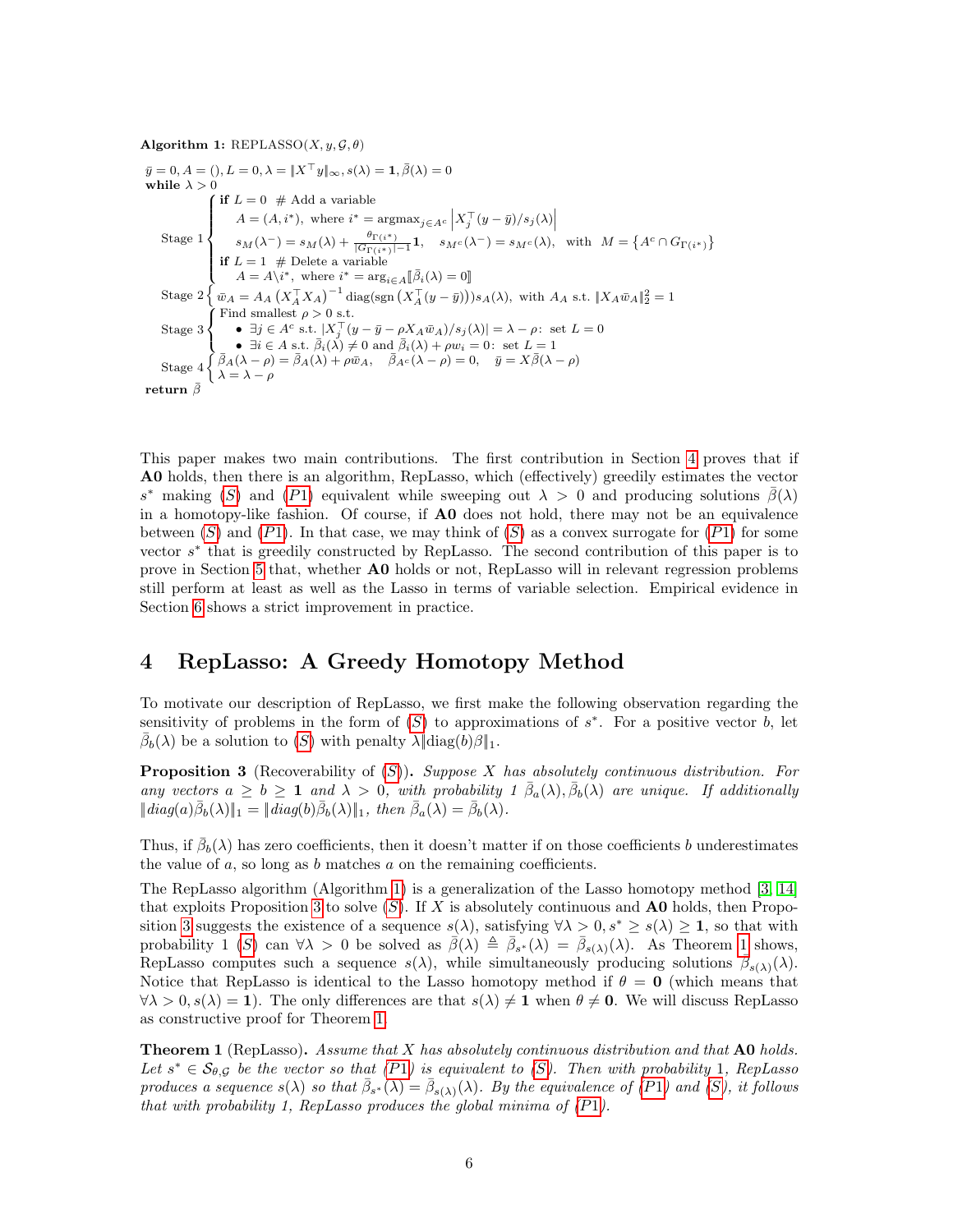*Proof.* Note from our earlier discussion that it is sufficient for RepLasso to estimate sequences  $s(\lambda)$ which are *piecewise constant* with changepoints at values  $\lambda_t$  where the support of  $\bar{\beta}_{s^*}(\lambda_t)$  changes. By **A0**, we know that the support of  $\bar{\beta}_{s^*}(\lambda)$  is monotonically increasing with  $\lambda$  decreasing. Hence, we only need to discuss the variable addition case (case  $L = 0$  in stage 1) of RepLasso for this argument. Conceptually, RepLasso first initializes  $s(\infty) = 1$  (for practical reasons it suffices to start at  $\lambda = ||y^T X||_{\infty}$ ). Then, while keeping  $s(\lambda) = s(\infty)$  constant, RepLasso (conceptually) traces out  $\lambda = \infty \downarrow 0$  while solving  $\bar{\beta}_{s(\lambda)}(\lambda) = 0$  until reaching  $\lambda_1 = ||y^\top X||_{\infty}$ , where the first variable  $i_1^*$  is selected by  $\bar{\beta}_{s(\lambda)}(\lambda)$  (the  $L=0$  case in stage 1 of RepLasso). Because  $s(\lambda)=1$  was up to now fixed, RepLasso is up to this point identical to the Lasso homotopy method. Due to Proposition [3,](#page-5-2) we know that with probability 1,  $\forall \lambda \in [\lambda_1, \infty]$  we have  $\bar{\beta}_{s^*}(\lambda) = \bar{\beta}_{s(\lambda)}(\lambda)$ . Under **A0**, we know that  $\forall 0 < \lambda \leq \lambda_1$ ,  $i_1^*$  will remain selected and that the relative order of  $i_1^*$  in the set of variables  $G_{\Gamma(i_1^*)}$ , as induced by the magnitude of their coefficients in  $\bar{\beta}_{s(\lambda_1)}(\lambda_1)$  will not change. Using this and the general form of  $s^* \in S_{\theta, \mathcal{G}}$  given by Proposition [1,](#page-3-3) we can modify  $s(\lambda)$  in a way that is consistent with Proposition [3.](#page-5-2) Specifically, if we let  $t = 1$ , then the current active set is  $A_t = \{i : |X_i^{\top}(y - X\overline{\beta}_{s(\lambda_t)}(\lambda_t))| / s_i(\lambda_t) = \lambda_t\}.$  We may apply the following generic update to  $s(\lambda)$  so that at  $\lambda_t^-$  (i.e., for a value of  $\lambda$  infinitesimally smaller than  $\lambda_t$ ) it satisfies

<span id="page-6-2"></span>
$$
s_j(\lambda_t^-) = \begin{cases} s_j(\lambda_t) + \frac{\theta_{\Gamma(i_t^*)}}{|G_{\Gamma(i_t^*)}|-1} & j \in \{A_t^c \cap G_{\Gamma(i_t^*)}\} \\ s_j(\lambda_t) & \text{o.w.} \end{cases}
$$
(6)

Notice that the change leaves the path  $\bar{\beta}_{s(\lambda_t)}(\lambda_t)$  continuous in the neighborhood of  $\lambda_t$ . RepLasso then continues to decrease  $\lambda = \lambda_1 \downarrow 0$ , again keeping  $s(\lambda) = s(\lambda_1)$  constant and producing solutions  $\bar{\beta}_{s(\lambda)}(\lambda)$  along the way, until a point  $\lambda_2 > 0$  is reached when a new variable is selected by  $\bar{\beta}_{s(\lambda)}(\lambda)$ . Because  $s(\lambda)$  was kept constant for  $\lambda \in [\lambda_2, \lambda_1]$ , this can be achieved by a straightforward modification of the Lasso homotopy method<sup>[2](#page-6-1)</sup>. As before, we know from our update of  $s(\lambda)$  and Proposition [3](#page-5-2) that with probability  $1, \forall \lambda \in [\lambda_2, \lambda_1]$  we have  $\bar{\beta}_{s^*}(\lambda) = \bar{\beta}_{s(\lambda)}(\lambda)$ . At this point, AO and Proposition [1](#page-3-3) again allow us to update  $s(\lambda)$  using Eq. [\(6\)](#page-6-2) with  $t = 2$ . RepLasso continues sweeping out  $\lambda$  in this fashion until some final value  $\lambda_T > 0$  is reached. By the time the algorithm has completed, we know that with probability 1,  $\forall \lambda \in [\lambda_T, \infty]$  we have  $\bar{\beta}_{s^*}(\lambda) = \bar{\beta}_{s(\lambda)}(\lambda)$ . The final claim follows immediately.

When  $\bf{A0}$  does not hold, we can apply Proposition [3](#page-5-2) to ([P](#page-3-4)2) to see that RepLasso will generally still recover global minima of  $(P1)$  $(P1)$  $(P1)$  for large  $\lambda > 0$ . Indeed, if RepLasso adds variables one by one, the first variable selected by RepLasso is also the first selected by  $(P1)$  $(P1)$  $(P1)$ . Regardless of whether **A0** holds, Section [5](#page-6-0) shows strong results for RepLasso relative to the  $\ell_1$  relaxation of ([P](#page-2-3)1) (i.e., the Lasso).

### <span id="page-6-0"></span>5 Comparing RepLasso and Lasso

In this section we show several results irrespective of whether  $\bf{A0}$  holds, but assuming that  $\mathcal{G}$ ,  $\beta^*$  satisfy certain conditions. Before continuing, we briefly outline some notation. Let  $X_j$  be the column j of X and  $X_A$  a matrix which consists of the columns indexed by A. Let the support set of  $\beta^*$  be  $S \triangleq S(\beta^*)$ . Denote the signed support of  $\beta^*$  by  $S_{\pm} = S_{\pm}(\beta^*)$ , where

$$
S_{\pm}(\beta_i) \triangleq \begin{cases} +1 & \text{if } \beta_i > 0 \\ -1 & \text{if } \beta_i < 0 \\ 0 & \text{o.w.} \end{cases} \tag{7}
$$

Our analysis in this section relies on various subsets of the following assumptions

<span id="page-6-1"></span><sup>&</sup>lt;sup>2</sup>Specifically, where the Lasso homotopy method traces out *equiangular* directions, the RepLasso follows skewangular directions (given in stage 2), with the angle skew determined by the weights  $s_A(\lambda)$ .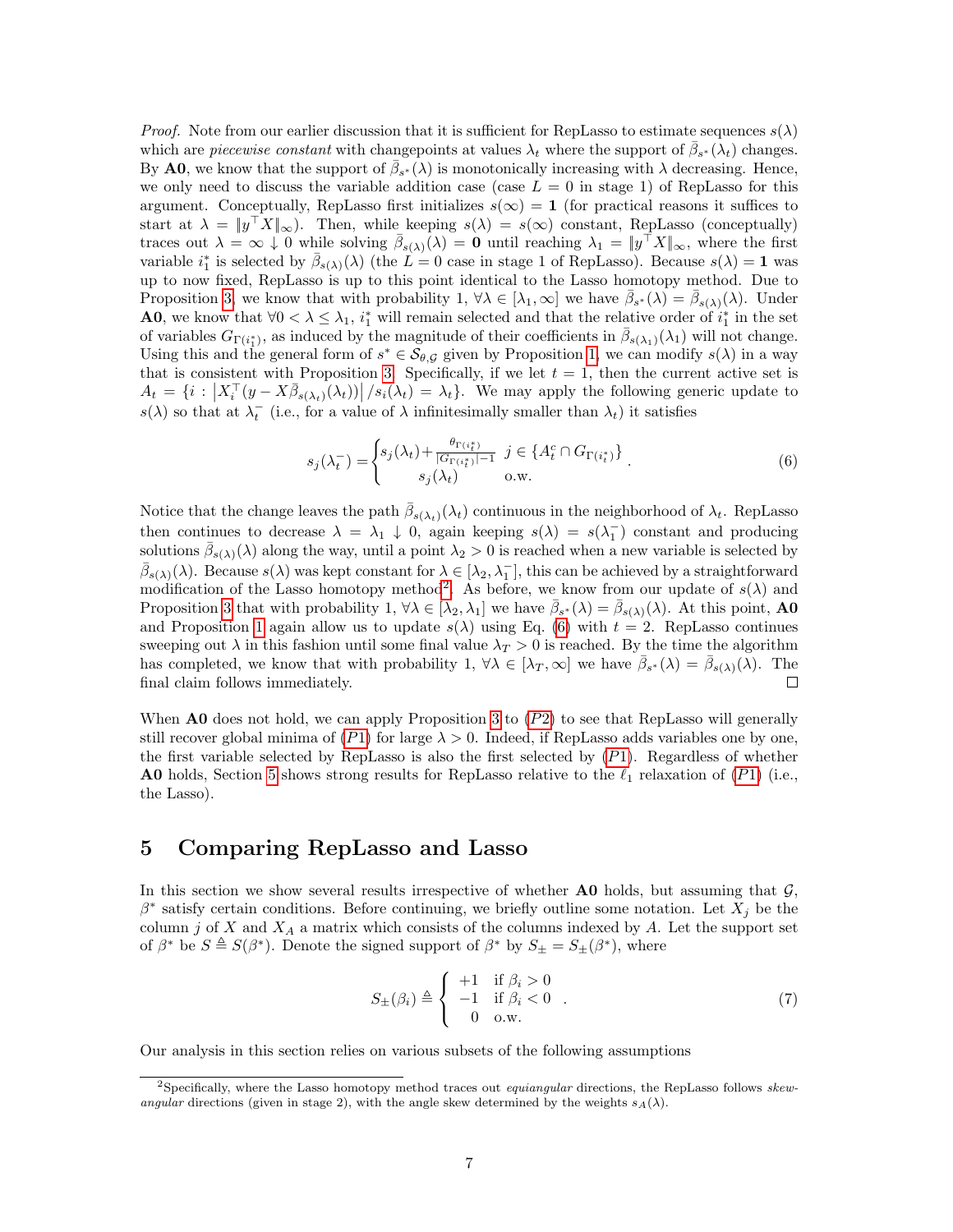**A1**:  $\forall G \in \mathcal{G}, |\{i \in G : \beta_i^* \neq 0\}| \leq 1$ 

**A2**:  $\forall A \subset S$  and  $u_A$  the equiangular vector in Eq. (2.6) of [\[3\]](#page-11-0),  $\sharp j \in A^c$ ,  $|X_A^\top u_A| = |X_j^\top u_A|$ **1** 

**A3**:  $X_S^{\dagger} X_S$  is invertible

A4: Following [\[19,](#page-11-16) [24\]](#page-12-7), define

$$
\mu_j \triangleq X_j^{\top} X_S (X_S^{\top} X_S)^{-1} \text{sgn}(\beta_S^*)
$$
  

$$
\gamma_i \triangleq e_i^{\top} (X_S^{\top} X_S)^{-1} n.
$$

We have  $\forall j \in S^c, |\mu_j| < 1, \forall i \in S, \text{sgn}(\beta_i^*) \gamma_i > 0.$ 

Assumption **A1** formalizes that  $\beta^*$  is nonzero on at most a few elements (in this case one) of each group of  $\mathcal G$ . Assumption  $\mathbf A2$  ensures that the active set estimated by the algorithm in [\[3\]](#page-11-0) matches the support set and holds with probability 1 if  $X$  has spherical and absolutely continuous distribution. Assumption A3 is a zeroth-order condition necessary for identifiability. Assumption **A4** ensures that the Lasso has any chance of recovering the signed support of  $\beta^*$ .

Many analyses of the Lasso focus on its support recovery properties. The following theorem compares RepLasso against Lasso in terms of this measure.

<span id="page-7-0"></span>**Theorem 2** (Support Subset Recovery). Assume that **A1–2** hold. Denote by  $\hat{\beta}(\lambda)$  and  $\bar{\beta}(\lambda)$  the Lasso and RepLasso solutions for penalty parameter  $\lambda$ . Given X, y, we have for any  $\lambda_{\min} > 0$ 

$$
\forall \lambda \geq \lambda_{\min} \ S(\hat{\beta}(\lambda)) \subseteq S \implies \forall \lambda \geq \lambda_{\min} \ S(\bar{\beta}(\lambda)) \subseteq S.
$$

Proof sketch. Suppose  $\forall \lambda \geq \lambda_{\min} S(\hat{\beta}(\lambda)) \subseteq S$ . For  $t' \leq t$ , let  $\hat{A}_{t'}$  and  $\bar{A}_{t'}$  be the active sets of the Lasso and RepLasso at iteration t' until  $\lambda_{\min}$  is reached. By A2 we can show that  $\forall t' \leq t, \hat{A}_{t'} \subseteq S$ . Since  $s(\|X^\top y\|_\infty) = 1$  we know that  $\hat{A}_1 = \bar{A}_1 \subseteq S$ . It then follows from  $\hat{A}_2 \subseteq S$ , assumption **A1** and the construction of  $s(\lambda)$  that we also have  $\hat{A}_2 = \bar{A}_2 \subseteq S$ . Iterating this argument over  $t' \leq t$ , we can then show that  $\forall t' \leq t, \bar{A}_{t'} \subseteq S$  from which it follows that  $\forall \lambda \geq \lambda_{\min} S(\bar{\beta}(\lambda)) \subseteq S$ .

In many situations we are not only interested in recovering a subset of the true support, but the signed support of  $\beta^*$ . The previous result can be strengthened to cover this case.

<span id="page-7-1"></span>**Theorem 3** (Signed Support Recovery). Assume that A1–4 hold. Denote by  $\hat{\beta}(\lambda)$  and  $\bar{\beta}(\lambda)$ the Lasso and RepLasso solutions using penalty parameter  $\lambda$ . For any  $\lambda_{\min} > 0$ , we have with probability 1 over an absolutely continuous distribution on noise w

$$
\forall \lambda \geq \lambda_{\min} \ S(\hat{\beta}(\lambda)) \subseteq S, S_{\pm}(\hat{\beta}(\lambda_{\min})) = S_{\pm} \implies \forall \lambda \geq \lambda_{\min} \ S(\bar{\beta}(\lambda)) \subseteq S, S_{\pm}(\bar{\beta}(\lambda_{\min})) = S_{\pm}.
$$

Proof sketch. Suppose  $\forall \lambda \geq \lambda_{\min} S(\hat{\beta}(\lambda)) \subseteq S, S_{\pm}(\hat{\beta}(\lambda_{\min})) = S_{\pm}$ . For  $t' \leq t$ , let  $\hat{A}_{t'}$ ,  $\bar{A}_{t'}$  be the active sets of Lasso/RepLasso until  $\lambda_{\min}$  is reached. As in Theorem [2,](#page-7-0) we conclude from A2 that  $\forall t' \leq t, \hat{A}_{t'} \subseteq S$ , which then tells us via **A1** that  $\forall t' \leq t, \bar{A}_{t'} \subseteq S$  and so  $\forall \lambda \geq \lambda_{\min}, S(\bar{\beta}(\lambda)) \subseteq S$ . Furthermore, by A1 and the construction of  $s(\lambda)$ , we know  $\forall \lambda \geq \lambda_{\min}$  that  $s_S(\lambda) = 1$  and  $s_{S<sup>c</sup>}(\lambda) \geq 1$ . Utilizing A3–4 and Lemma 1 of Wauthier et al. [\[21\]](#page-12-8) (which holds with probability 1 over noise w), we can then argue that with probability 1,  $S_{\pm}(\bar{\beta}(\lambda_{\min})) = S_{\pm}$ .

Consequences for other Methods. Besides the Lasso, Theorems [2](#page-7-0) and [3](#page-7-1) also apply to many related algorithms that pre-process the data  $X, y$  in some way, prior to running the Lasso on the modified data. Instances of these algorithms are, for example, the Adaptive Lasso [\[26\]](#page-12-3) and various Preconditioned Lasso algorithms  $[6, 9, 15]$  $[6, 9, 15]$  $[6, 9, 15]$ . Indeed, if the relevant assumptions  $A1-4$  hold, the result is even true for  $\ell_1$  regularized minimization of quadratic approximations to logistic regression as proposed in [\[12\]](#page-11-14). We will empirically highlight this property in Section [6.](#page-8-0)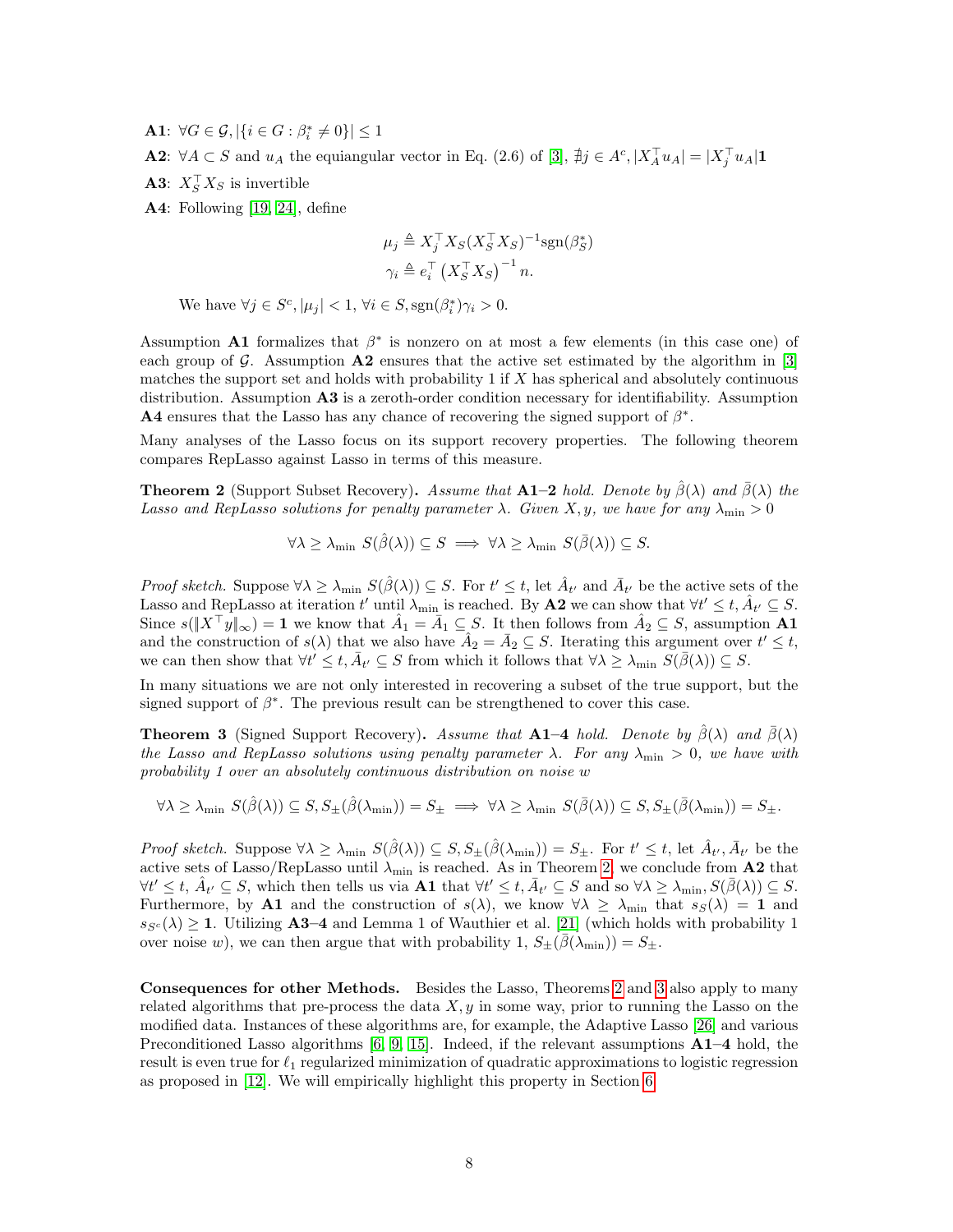<span id="page-8-3"></span><span id="page-8-1"></span>

<span id="page-8-5"></span><span id="page-8-4"></span><span id="page-8-2"></span>Figure 3: [\(a\),](#page-8-1) [\(b\)](#page-8-2) Results on synthetic data with  $n = 150, p = 50, \mathcal{G} =$  groups of 2 and withingroup correlations  $\rho$ . We show the empirical probability that a subset of the correct signed support is recovered as a function of support size. For each base-method we show two curves, grouped by color. The performance of the existing Lasso variant (i.e., Lasso, Z, JR, PBHT, HJ) is shown as dashed curve; the performance of the algorithm with the Lasso replaced by RepLasso is shown in solid (see text for details). [\(c\)](#page-8-3) A GWAS Manhattan plot for ankylosing spondylitis on a region of chromosome 5. The x-axis gives SNP position; circles indicate the  $-\log_{10}(p)$ -values of marginal association tests. The red, green and blue shaded regions indicate the CAST, ERAP1 and ERAP2 genes respectively. Solid circles highlight the SNPs that were chosen by the methods below. [\(d\)](#page-8-4) The IRLS method of Lee et al. [\[12\]](#page-11-14) with Lasso. Circles indicate the magnitudes of estimated  $\beta$ coefficients. Solid circles indicate the first 4 SNPs that are chosen by Lasso. The method selects multiple SNPs from the same gene. [\(e\)](#page-8-5) The RepLasso avoids this if  $\theta$  is chosen large enough.

A Lars-like Variation. We note at this point that the Lars algorithm [\[3\]](#page-11-0) is a special case of RepLasso if we set  $\theta = 0$  and force  $L = 0$ . If we only force  $L = 0$  but allow  $\theta \neq 0$ , then the resulting algorithm can be seen as a generalization of Lars. We analyze its performance in the Supplementary Material and show a similar result for its support recovery behavior.

# <span id="page-8-0"></span>6 Results

Synthetic Data. To underline the findings of Section [5](#page-6-0) we focus on a set of experiments which analyses the probability of correctly recovering a subset of the correct *signed* support. We fix  $\mathcal{G}, \beta^*$  so that A1 holds. Conditioned on G we also sample X with unit-length columns that are independent between groups  $G \in \mathcal{G}$  but exhibit some correlation  $\rho$  within groups. Given  $X, \beta^*$ , we generate y according to Eq. [\(1\)](#page-0-0), with  $\sigma^2 = 0.2^2$ . In Figures [3\(a\)](#page-8-1) and [3\(b\)](#page-8-2) we investigate the performance of the RepLasso (solid red) and the Lasso (dashed red). Notice that the curve for RepLasso lies above that of Lasso, giving empirical support to Theorems [2](#page-7-0) and [3.](#page-7-1) Additionally,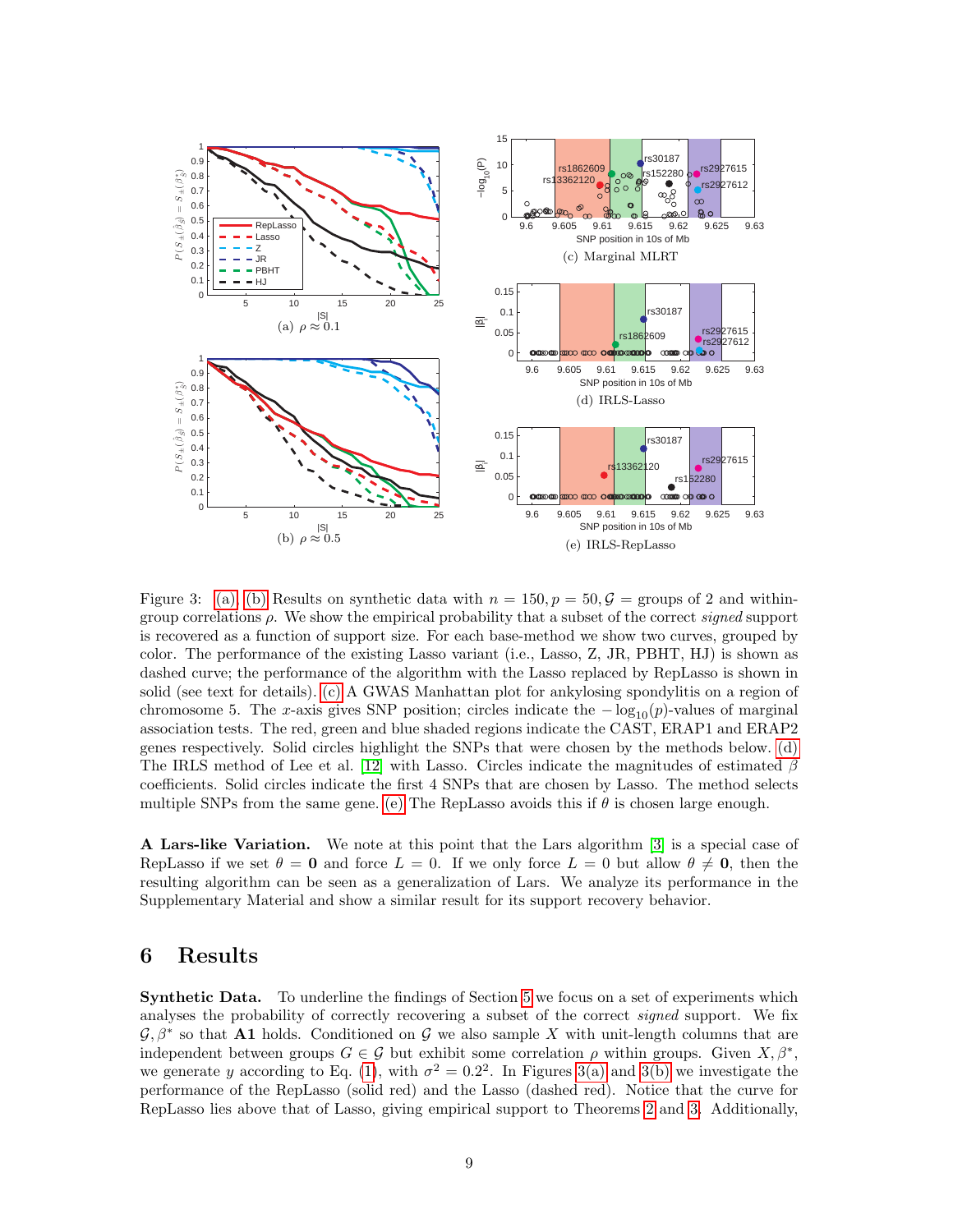we evaluate the performance of four other methods that solve a standard Lasso problem after preprocessing the data  $X, y$  in some way. For each algorithm we show two curves, grouped by colors: the original method is shown as dashed curve, the method with the Lasso replaced by RepLasso as solid curve. The four methods are: (1) the Adaptive Lasso of Zou  $[26]$  (Z); (2) the "Whitened" Lasso of Jia and Rohe [\[9\]](#page-11-12)  $(JR)$ ; (3) the Preconditioned Lasso of Paul et al. [\[15\]](#page-11-13)  $(PBHT)$ ; and (4) Correlation Sifting of Huang and Jojic [\[6\]](#page-11-11)  $(HJ)$ . The results in Figures [3\(a\)](#page-8-1) and [3\(b\)](#page-8-2) highlight that using RepLasso as a drop-in replacement these algorithms can also be improved. Results are similar when G contains larger groups or when  $n \ll p$ <sup>[3](#page-9-1)</sup>.

GWAS application. A second experiment considers the application of the Lasso to a Genome-Wide Association Study (GWAS). A GWAS hopes to find Single Nucleotide Polymorphisms (SNPs) that are associated with disease status. Our focus is on the disease ankylosing spondylitis and a region of chromosome 5, where susceptibility SNPs had been previously reported [\[1\]](#page-11-17). The mainstream GWAS methodology tests each form a large set of SNPs marginally for association using a maximum likelihood ratio test (MLRT) and plots the resulting p-values on a "Manhattan plot", as in Figure  $3(c)$ . Due to linkage disequilibrium, many small p-values lie close to each other. Alternatively, a penalized logistic regression could also be used to regress the SNPs onto disease status, which would then highlight interesting SNPs by the magnitudes of the learned regression coefficients. Lee et al. [\[12\]](#page-11-14) have proposed an IRLS strategy for estimating an  $\ell_1$  constrained logistic regression by solving a Lasso problem on a quadratic approximation of the logistic objective. The magnitudes of the first four regression coefficients estimated by this method are shown in Figure [3\(d\).](#page-8-4) As can be seen, two pairs of selected SNPs lie near each other in two genes. A researcher might wish to discourage the Lasso from choosing multiple SNPs from the same gene. The RepLasso is ideally suited to this task. Given the gene partition  $\mathcal G$  (in this case by CAST, ERAP1 and ERAP2 genes) we can replace the Lasso in the IRLS algorithm by the RepLasso and produce a different parameter estimate. If  $\theta$  is large (e.g., 20 for each group), RepLasso avoids selecting multiple SNPs from the same gene, as seen in Figure  $3(e)$ . These SNPs may be worthy of further study.

### <span id="page-9-0"></span>7 Conclusion

In this paper we presented a homotopy-style algorithm that approximates an underlying nonconvex problem by producing a suitable sequence of surrogates that locally approximate  $\Omega_{\theta,G}(\cdot)$  well. The Lasso approach, in comparison, revolves around finding a single global surrogate that often approximates  $\Omega_{\theta,\mathcal{G}}(\cdot)$  poorly. As shown by Theorem [1,](#page-5-3) our method will in certain cases sweep out a global minima path of  $(P1)$  $(P1)$  $(P1)$ . Further, we showed in Section [5](#page-6-0) that even though RepLasso may not exactly solve ([P](#page-2-3)1) in general, in relevant regression problems RepLasso will not do worse than the Lasso and in practice often outperforms it.

Several extensions can be considered. Firstly, we defined  $\Omega_{\theta, \mathcal{G}}(\cdot)$  as a sum over pairs of variables in groups of the partition  $\mathcal G$ . More flexible constraint functions could potentially be defined if the sum is allowed to be over an arbitrary set of pairs. Secondly, our overall strategy was to decompose the nonconvex constraint balls induced by  $\Omega_{\theta, \mathcal{G}}(\cdot)$  as a union of simpler, convex balls. In this work the constraint function  $\Omega_{\theta, \mathcal{G}}(\cdot)$  gave rise to a union of weighted  $\ell_1$  balls. This motivates a more direct definition of nonconvex constraint balls as a union of convex balls. For instance, one could consider unions of weighted  $\ell_{\infty}$  balls or a mix of weighted  $\ell_{\infty}$  and weighted  $\ell_1$  balls. So long as these convex building blocks are consistent with [\[16\]](#page-11-3) it should still be possible to efficiently compute local minima paths segments as demonstrated in this paper. Thirdly, it would be interesting to see whether results such as in Loh and Wainwright [\[13\]](#page-11-10) could be extended to argue for statistical consistency of the RepLasso in cases where local minima paths are produced. An important ingredient of such an analysis will be that  $\Omega_{\theta,G}(\beta)$  is not "too" nonconvex, which might hold if  $\theta$  is sufficiently small.

<span id="page-9-1"></span> ${}^{3}$ If  $n < p$  we let the Adaptive Lasso scale columns of X by univariate regression coefficients.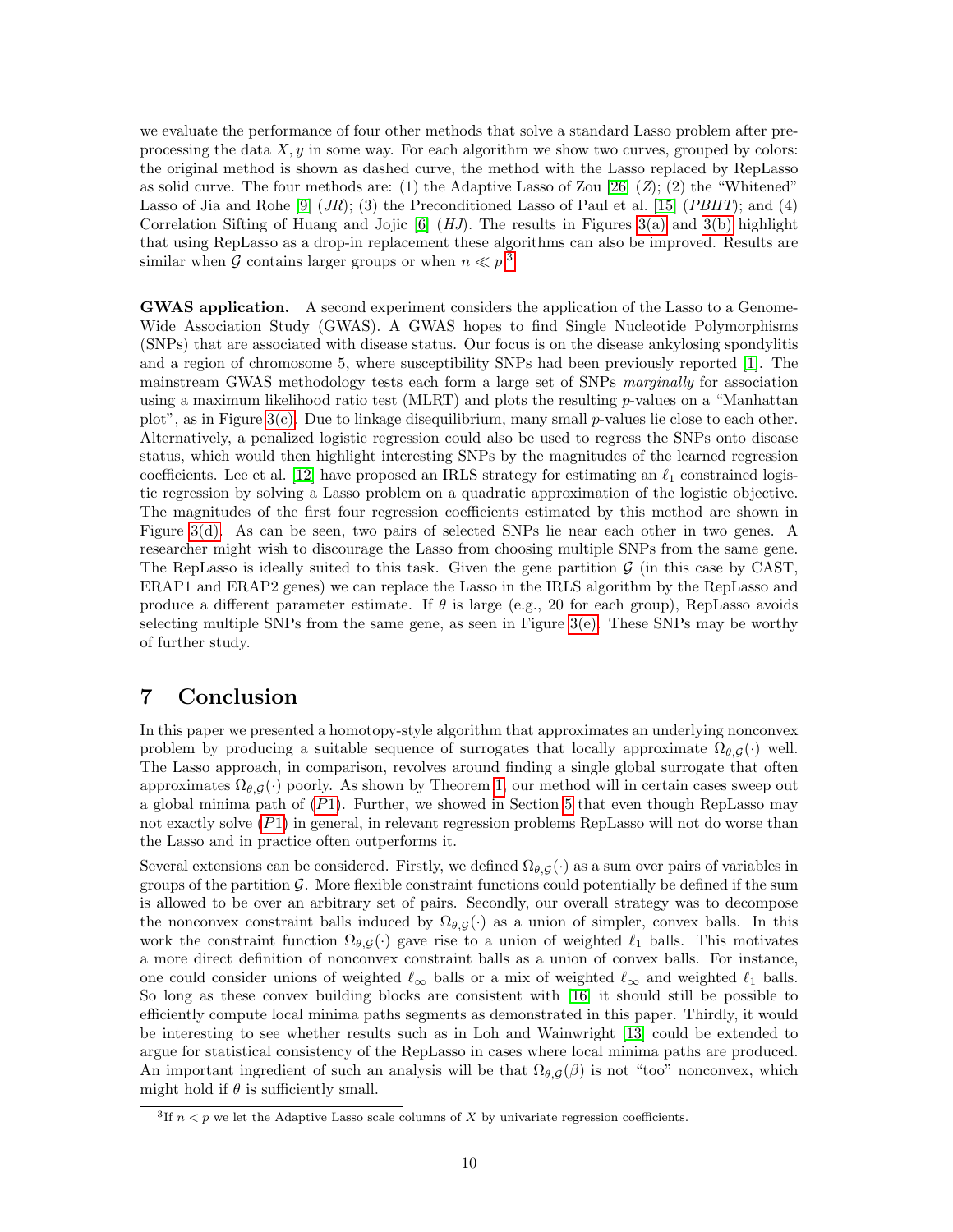# Acknowledgments

We thank Francis Bach and Alexander Young for helpful comments and Nebojsa Jojic for early input out of which this research grew.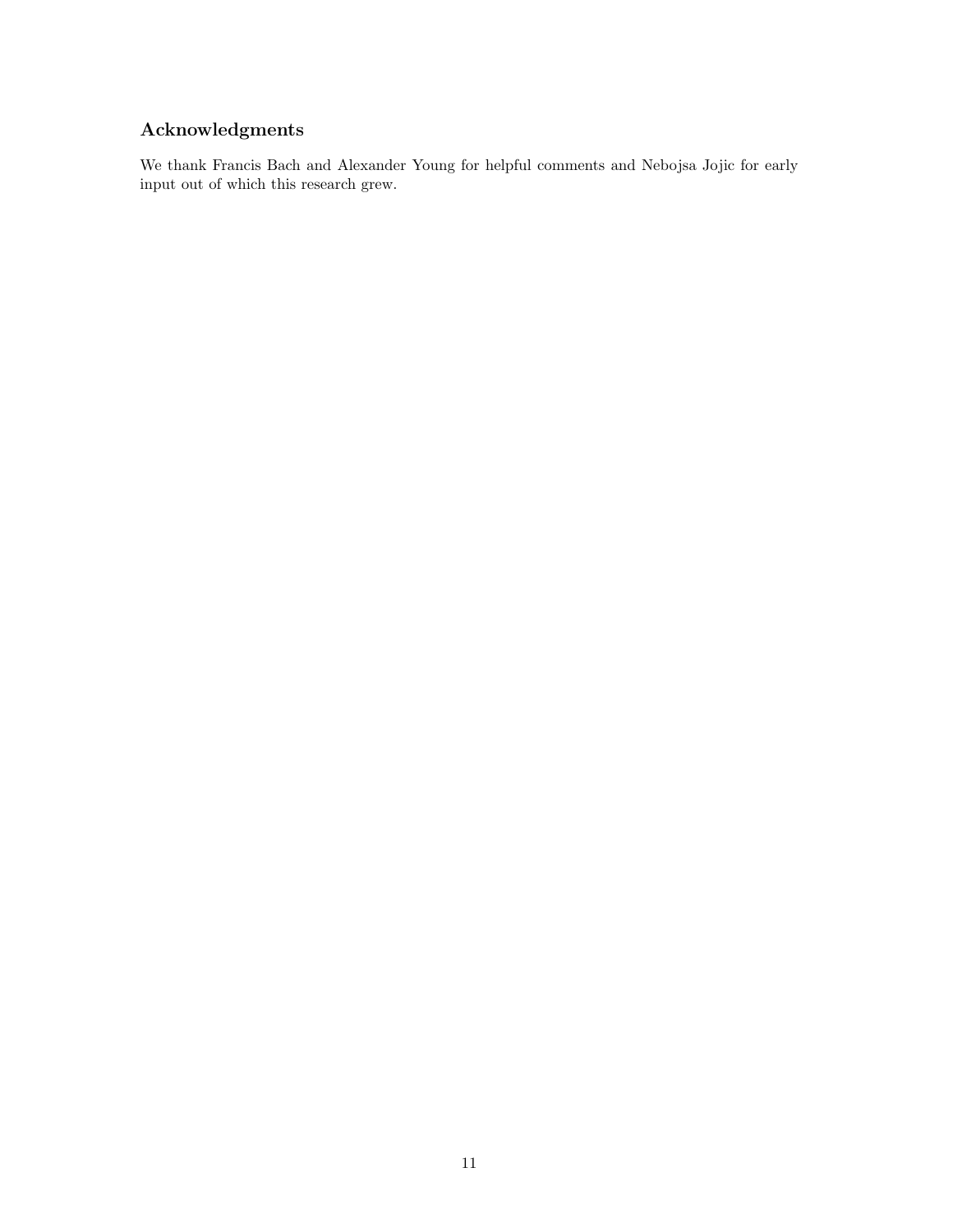# References

- <span id="page-11-17"></span>[1] P.R. Burton et al. Association scan of 14,500 nonsynonymous SNPs in four diseases identifies autoimmunity variants. Nature genetics, 39(11):1329–1337, 2007.
- <span id="page-11-7"></span>[2] E.J. Candes, M.B. Wakin, and S.P. Boyd. Enhancing sparsity by reweighted  $\ell_1$  minimization. J. Fourier Anal. Appl., 14(5-6):877–905, 2008.
- <span id="page-11-0"></span>[3] B. Efron, T. Hastie, I. Johnstone, and R. Tibshirani. Least Angle Regression. Ann. Stat., 32:407–499, 2004.
- <span id="page-11-8"></span>[4] J. Fan and R. Li. Variable selection via nonconcave penalized likelihood and its oracle properties. J. Amer. Statist. Assoc., 96:1348–1360, 2001.
- <span id="page-11-15"></span>[5] T. Hastie, S. Rosset, R. Tibshirani, and J. Zhu. The entire regularization path for the Support Vector Machine. J. Mach. Learn. Res., 5:1391–1415, December 2004.
- <span id="page-11-11"></span>[6] J.C. Huang and N. Jojic. Variable selection through Correlation Sifting. In V. Bafna and S.C. Sahinalp, editors, RECOMB, volume 6577 of LNCS, pages 106–123. Springer, 2011.
- <span id="page-11-9"></span>[7] D.R. Hunter and R. Li. Variable selection using MM algorithms. Ann. Stat., 33(4):1617, 2005.
- <span id="page-11-4"></span>[8] R. Jenatton, J.-Y. Audibert, and F. Bach. Structured variable selection with sparsity-inducing norms. J. Mach. Learn. Res., 12:2777–2824, 2011.
- <span id="page-11-12"></span>[9] J. Jia and K. Rohe. "Preconditioning" to comply with the irrepresentable condition. 2012.
- <span id="page-11-5"></span>[10] S. Kim and E. P. Xing. Tree-guided Group Lasso for multi-response regression with structured sparsity, with applications to eQTL mapping. Ann. Appl. Stat., 2012.
- <span id="page-11-6"></span>[11] M. Kowalski and B. Torrésani. Sparsity and persistence: mixed norms provide simple signal models with dependent coefficients. Signal, Image and Video processing, 3(3):251–264, 2009.
- <span id="page-11-14"></span>[12] S.-I. Lee, H. Lee, P. Abbeel, and A.Y. Ng. Efficient  $\ell_1$  regularized logistic regression. In Proc. Conf. AAAI Artif. Intell., volume 21, page 401, 2006.
- <span id="page-11-10"></span>[13] P.-L. Loh and M.J. Wainwright. Regularized M-estimators with nonconvexity: Statistical and algorithmic theory for local optima. In Adv. Neur. Inf. Process. Syst. 26, pages 476–484. 2013.
- <span id="page-11-1"></span>[14] M.R. Osborne, B. Presnell, and B.A. Turlach. A new approach to variable selection in least squares problems. IMA J. Numer. Anal., 20(3):389–403, 2000.
- <span id="page-11-13"></span>[15] D. Paul, E. Bair, T. Hastie, and R. Tibshirani. "Preconditioning" for feature selection and regression in high-dimensional problems. Ann. Stat., 36(4):1595–1618, 2008.
- <span id="page-11-3"></span>[16] S. Rosset and J. Zhu. Piecewise linear regularized solution paths. Ann. Stat., pages 1012–1030, 2007.
- <span id="page-11-2"></span>[17] R. Tibshirani. Regression shrinkage and selection via the Lasso. J. R. Stat. Soc. Ser. B, 58(1):267–288, 1994.
- <span id="page-11-18"></span>[18] R.J. Tibshirani. The Lasso problem and uniqueness. Electronic Journal of Statistics, 7:1456– 1490, 2013.
- <span id="page-11-16"></span>[19] M.J. Wainwright. Sharp thresholds for high-dimensional and noisy sparsity recovery using  $\ell_1$ -constrained quadratic programming (Lasso). IEEE Trans. Inf. Theo., 55(5):2183–2202, 2009.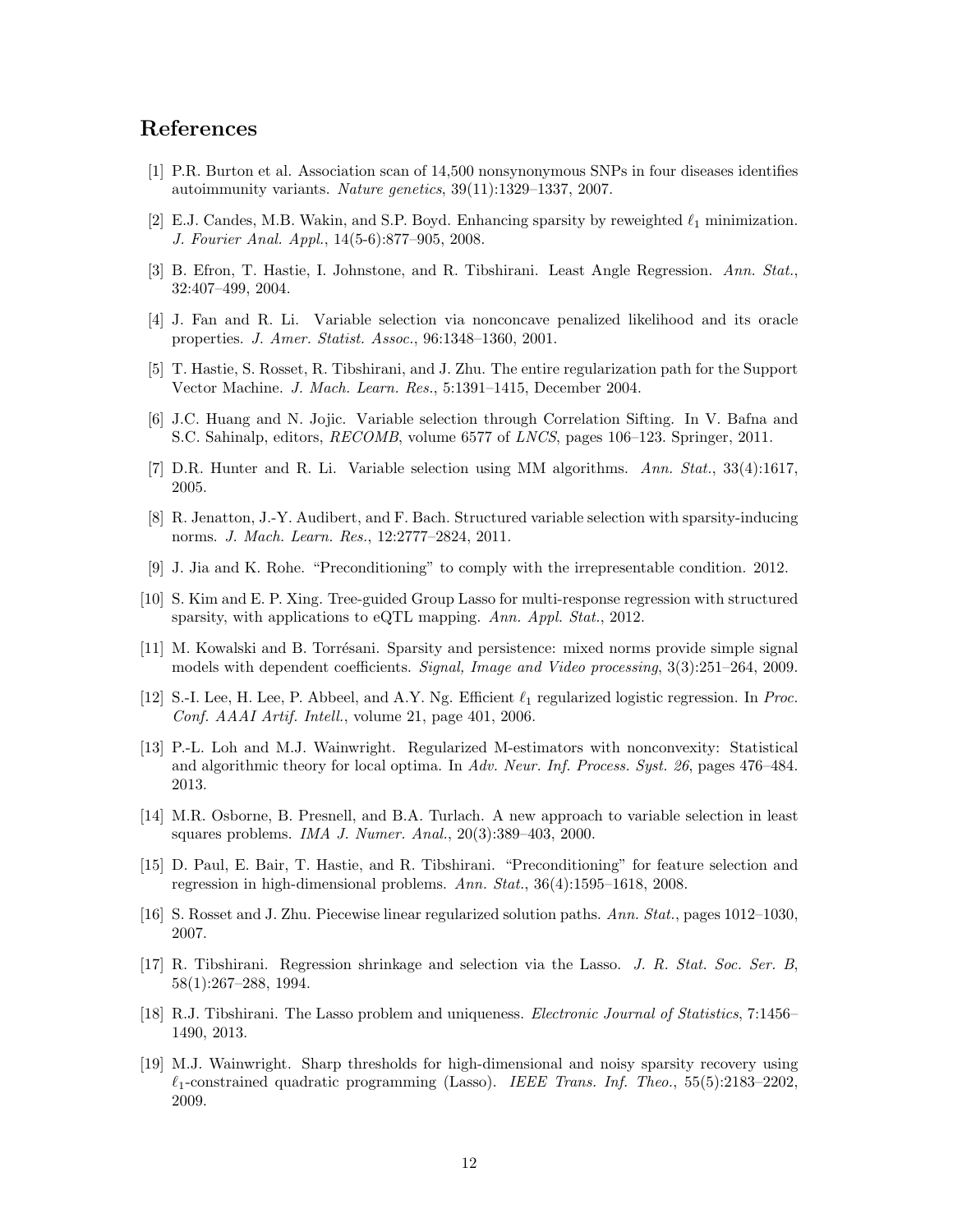- <span id="page-12-6"></span>[20] L. Wang, G. Chen, and H. Li. Group SCAD regression analysis for microarray time course gene expression data. Bioinformatics, 23(12):1486–1494, 2007.
- <span id="page-12-8"></span>[21] F.L. Wauthier, N. Jojic, and M.I. Jordan. A comparative framework for preconditioned Lasso algorithms. In Adv. Neural Inf. Process. Syst. 26, pages 1061–1069. 2013.
- <span id="page-12-0"></span>[22] M. Yuan and Y. Lin. Model selection and estimation in regression with grouped variables. J. R. Stat. Soc., Ser. B, 68(1):49–67, 2006.
- <span id="page-12-4"></span>[23] C.-H. Zhang. Nearly unbiased variable selection under Minimax Concave Penalty. Ann. Stat., 38(2):894–942, 2010.
- <span id="page-12-7"></span>[24] P. Zhao and B. Yu. On model selection consistency of Lasso. J. Mach. Learn. Res., 7:2541– 2563, 2006.
- <span id="page-12-1"></span>[25] Y. Zhou, R. Jin, and S. Hoi. Exclusive Lasso for multi-task feature selection. In Artificial Intelligence and Statistics, pages 988–995, 2010.
- <span id="page-12-3"></span>[26] H. Zou. The adaptive Lasso and its oracle properties. J. Amer. Statist. Assoc., 101(476):1418– 1429, 2006.
- <span id="page-12-5"></span>[27] H. Zou and T. Hastie. Regularization and variable selection via the Elastic Net. J. R. Stat. Soc., Ser. B, 67:301–320, 2005.
- <span id="page-12-2"></span>[28] H. Zou and R. Li. One-step sparse estimates in nonconcave penalized likelihood models. Ann. Stat., 36(4):1509, 2008.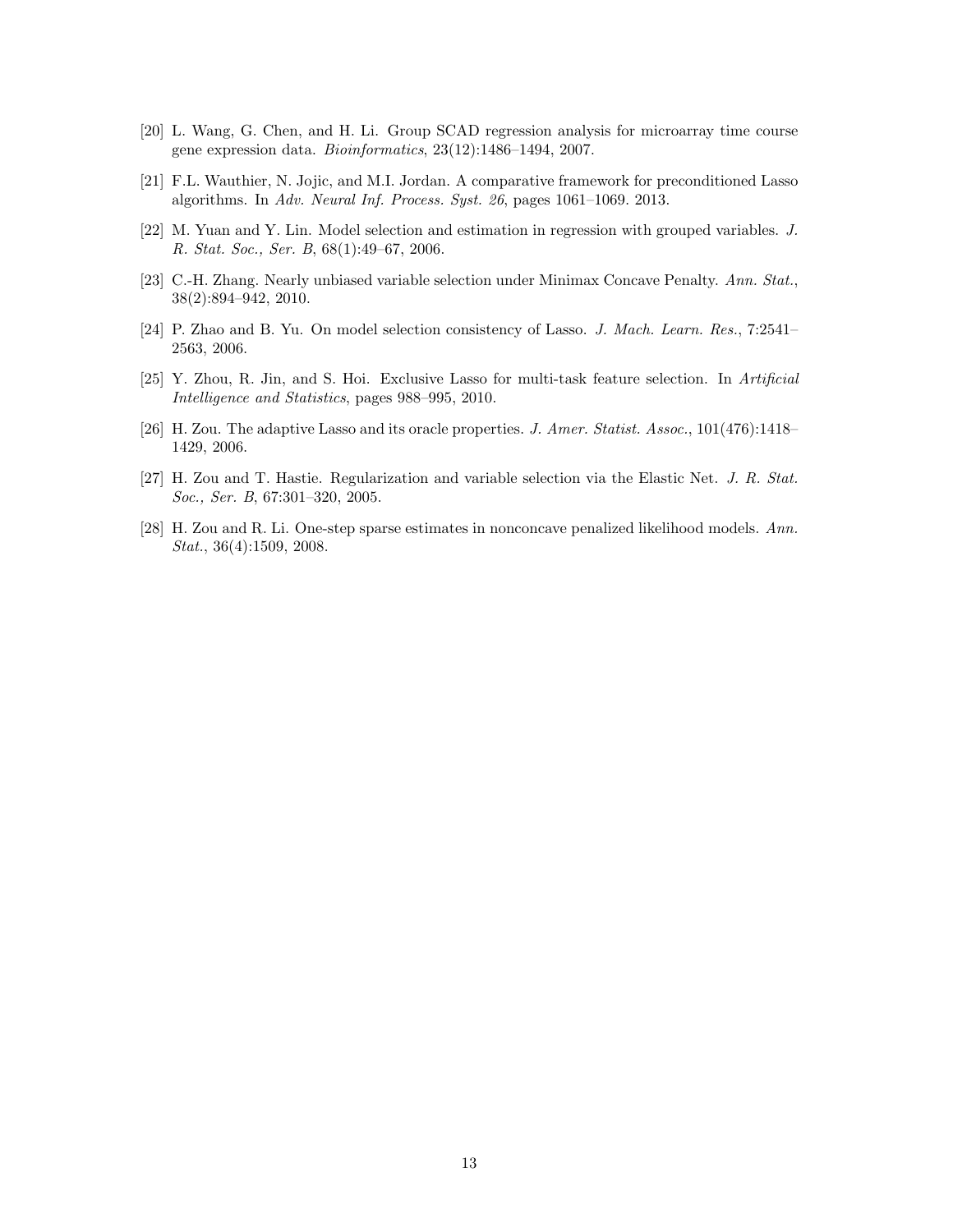# A Proofs of Section 3

Recall that given a partition  $\mathcal{G} = \{G_1, \ldots, G_g\}$  of  $\{1, \ldots, p\}$  without singleton or empty sets, and a vector  $\theta = (\theta_1, \ldots, \theta_q) \geq 0$ , we defined

$$
\Omega_{\theta,\mathcal{G}}(\beta) = \sum_{i < j \in G_g} \frac{\omega_{\theta_{g'}}(\beta_i, \beta_j)}{|G_{g'}|-1} \qquad \omega_{\theta_{g'}}(\beta_i, \beta_j) = \min(|\beta_i|, |\beta_j|)(1 + \theta_{g'}) + \max(|\beta_i|, |\beta_j|). \tag{8}
$$

Let  $B_{\theta,\mathcal{G}}(\tau) = \{\beta \in \mathbb{R}^p : \Omega_{\theta,\mathcal{G}}(\beta) \leq \tau\}$  be the induced constraint balls and  $\Gamma(i) \in \{1,\ldots,g\}$  the (unique) group so that  $i \in G_{\Gamma(i)}$ .

### A.1 Proof of Proposition 1

<span id="page-13-0"></span>**Proposition 1** (Union Decomposition). Let the partition be  $\mathcal{G} = \{G_1, \ldots, G_q\}$  and the parameter  $\theta = (\theta_1, \ldots, \theta_g) \geq 0$ . There is a finite set  $\mathcal{S}_{\theta, \mathcal{G}} \subset \mathbb{R}^p$  of vectors  $s \geq 1$ , so that for any  $\tau > 0$ 

$$
B_{\theta,\mathcal{G}}(\tau) = \bigcup_{s \in \mathcal{S}_{\theta,\mathcal{G}}} B_s(\tau). \tag{9}
$$

Define  $\Pi_{g'}$  to be all permutations  $\pi_{g'}$  of the elements in  $G_{g'}$  and let  $\Pi_{g} = \times_{g'=1}^{g} \Pi_{g'}$  be their crossproduct, whose elements  $\pi \in \Pi_{\mathcal{G}}$  are g-tuples of permutations  $\pi = (\pi_1, \ldots, \pi_g)$ . For some  $\pi \in \Pi_{\mathcal{G}}$ , denote by  $\pi_{\Gamma(i)}(i) \in \{1,\ldots,|G_{\Gamma(i)}|\}$  the position of  $i \in G_{\Gamma(i)}$  in permutation  $\pi_{\Gamma(i)}$ . We have

$$
S_{\theta,\mathcal{G}} = \cup_{\pi \in \Pi_{\mathcal{G}}} \{ s_{\pi} \} \tag{10}
$$

$$
s_{\pi,i} = 1 + (\pi_{\Gamma(i)}(i) - 1) \frac{\theta_{\Gamma(i)}}{|G_{\Gamma(i)}| - 1} \ \forall i = 1, \dots, p.
$$
 (11)

Proof. We first show  $B_{\theta,G}(\tau) \subseteq \bigcup_{s \in \mathcal{S}_{\theta,G}} B_s(\tau)$ . Consider some  $\beta \in B_{\theta,G}(\tau)$  and let  $\pi = (\pi_1, \ldots, \pi_g)$ be a tuple of permutations (not necessarily unique) induced by sorting the elements  $|\beta_i|$  within each group specified by  $\mathcal G$  so that for each group index  $g'$  we have

$$
|\beta_{\pi_{g'}^{-1}(1)}| \ge \ldots \ge |\beta_{\pi_{g'}^{-1}(|G_{g'}|)}|.
$$
\n(12)

By construction of  $\Omega_{\theta,\mathcal{G}}(\cdot)$ ,  $\beta$  lies in the set

$$
\left\{\beta' \in \mathbb{R}^p : \sum_{g'=1}^g \sum_{i=1}^{|G_{g'}|} \left( \frac{(|G_{g'}|-i) + (i-1)(1+\theta_{g'})}{|G_{g'}|-1} \right) |\beta'_{\pi_{g'}^{-1}(i)}| \leq \tau \right\}
$$
(13)

$$
= \left\{ \beta' \in \mathbb{R}^p : \sum_{g'=1}^g \sum_{i=1}^{|G_{g'}|} \left( 1 + \frac{(i-1)\theta_{g'}}{|G_{g'}|-1} \right) |\beta'_{\pi_{g'}^{-1}(i)}| \le \tau \right\}
$$
(14)

$$
= \left\{ \beta' \in \mathbb{R}^p : \sum_{g'=1}^g \sum_{i \in G_{g'}} \left( 1 + (\pi_{g'}(i) - 1) \frac{\theta_{g'}}{|G_{g'}| - 1} \right) |\beta'_i| \le \tau \right\}
$$
(15)

$$
= \left\{ \beta' \in \mathbb{R}^p : \sum_{i=1}^p \left( 1 + \left( \pi_{\Gamma(i)}(i) - 1 \right) \frac{\theta_{\Gamma(i)}}{|G_{\Gamma(i)}| - 1} \right) |\beta'_i| \le \tau \right\} = B_{s_\pi}(\tau) \tag{16}
$$

We therefore conclude that  $B_{\theta,\mathcal{G}}(\tau) \subseteq \bigcup_{s \in \mathcal{S}_{\theta,\mathcal{G}}} B_s(\tau)$ , with

$$
S_{\theta,\mathcal{G}} = \cup_{\pi \in \Pi_{\mathcal{G}}} \{ s_{\pi} \} \tag{17}
$$

$$
s_{\pi,i} = 1 + (\pi_{\Gamma(i)}(i) - 1) \frac{\theta_{\Gamma(i)}}{|G_{\Gamma(i)}| - 1} \ \forall i = 1,\dots,p.
$$
 (18)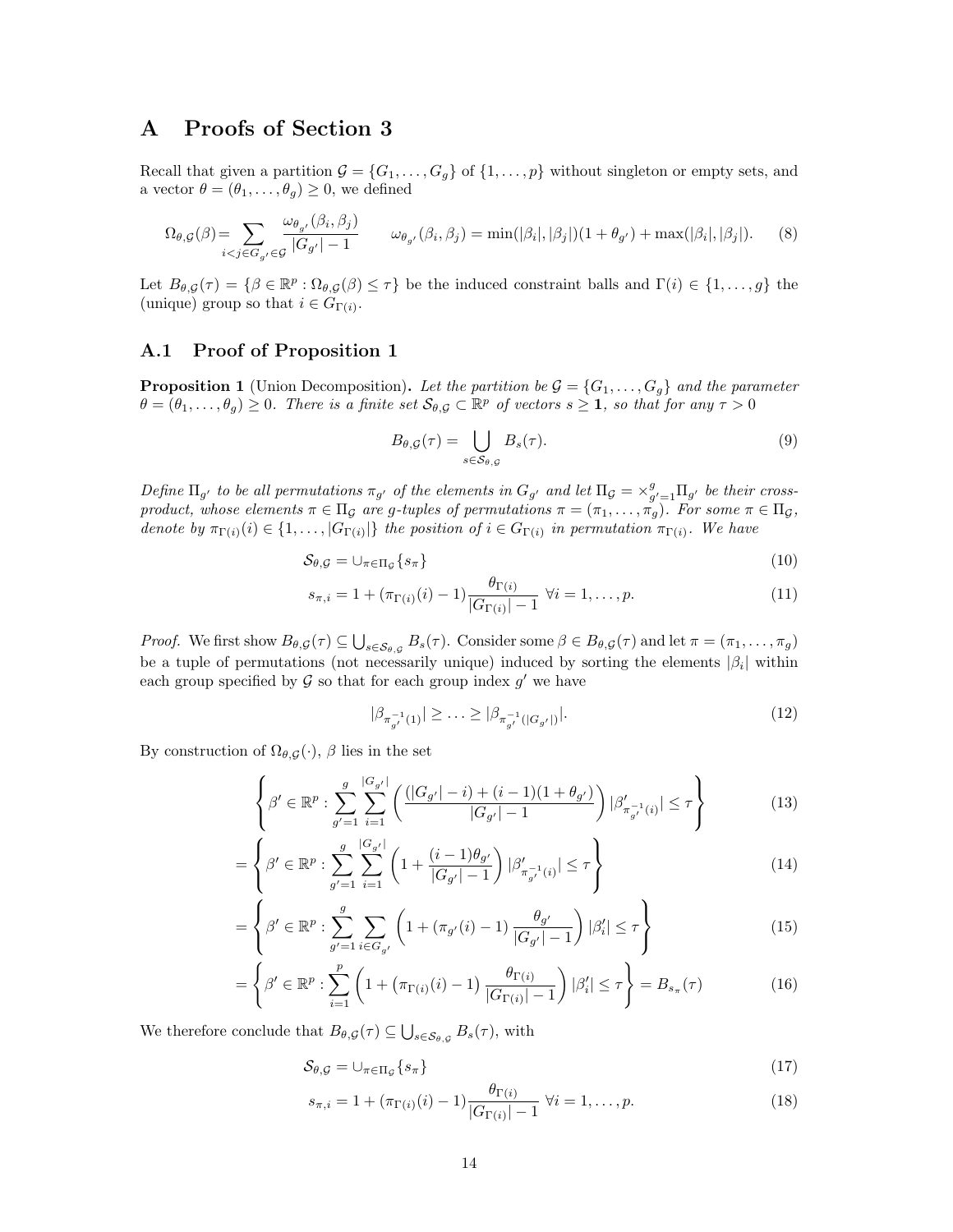For the other direction, suppose that  $\beta \in B_{s_{\tilde{\pi}}}(\tau)$  for some arbitrary tuple of permutations  $\tilde{\pi} \in \Pi_{\mathcal{G}}$ , which means that

$$
\sum_{i=1}^{p} \left( 1 + \left( \tilde{\pi}_{\Gamma(i)}(i) - 1 \right) \frac{\theta_{\Gamma(i)}}{|G_{\Gamma(i)}| - 1} \right) |\beta_i| \le \tau.
$$
 (19)

Then notice that if  $\pi$  is a (not necessarily unique) tuple of permutations induced by ordering elements  $|\beta_i|$  within groups, we have, by arguing from pairwise swaps within groups that take  $\tilde{\pi}$ to  $\pi$ , that

$$
\sum_{i=1}^{p} \left( 1 + \left( \pi_{\Gamma(i)}(i) - 1 \right) \frac{\theta_{\Gamma(i)}}{|G_{\Gamma(i)}| - 1} \right) |\beta_i| \le \sum_{i=1}^{p} \left( 1 + \left( \tilde{\pi}_{\Gamma(i)}(i) - 1 \right) \frac{\theta_{\Gamma(i)}}{|G_{\Gamma(i)}| - 1} \right) |\beta_i| \le \tau, \tag{20}
$$

and so  $\beta \in B_{\theta, \mathcal{G}}(\tau)$ . It follows that  $\bigcup_{s \in \mathcal{S}_{\theta, \mathcal{G}}} B_s(\tau) \subseteq B_{\theta, \mathcal{G}}(\tau)$  and so  $B_{\theta, \mathcal{G}}(\tau) = \bigcup_{s \in \mathcal{S}_{\theta, \mathcal{G}}} B_s(\tau)$ .  $\Box$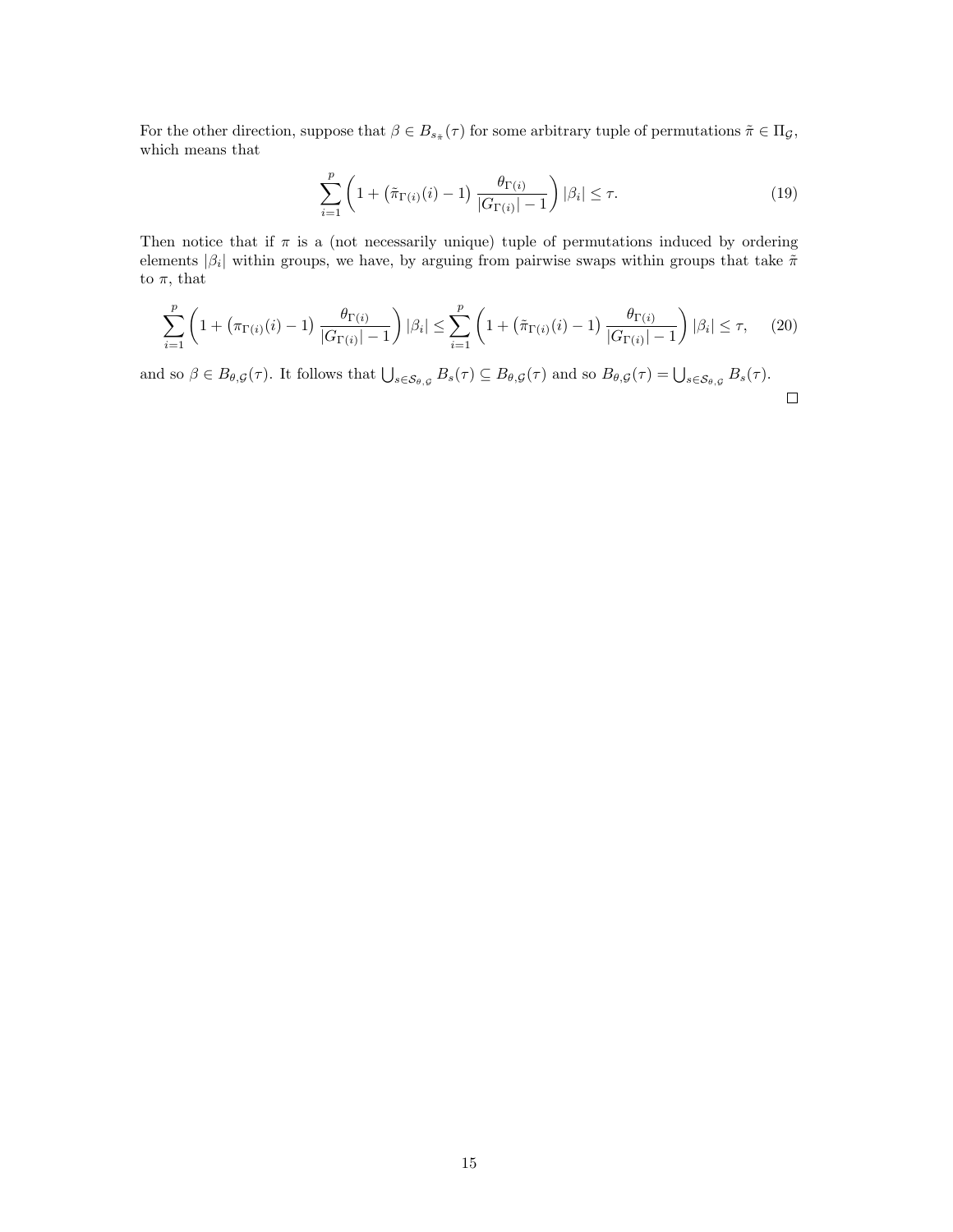#### <span id="page-15-0"></span>A.2 Proof of Proposition 2

Recall that we are considering the nonconvex optimization problem

$$
\beta(\tau) \in \underset{\beta \in \mathbb{R}^p}{\operatorname{argmin}} J_{\tau}(\beta)
$$
\n
$$
= \underset{\beta \in \mathbb{R}^p}{\operatorname{argmin}} \left\{ \frac{\frac{1}{2n} \|y - X\beta\|_2^2 \quad \text{if } \beta \in B_{\theta, \mathcal{G}}(\tau) \right\}}{\infty}
$$
\n
$$
(P1)
$$

**Proposition 2** (Local Piecewise Linearity). Suppose  $X$  has absolutely continuous distribution and that  $\exists \tau' > 0$  s.t.  $\exists \beta \in B_{\theta, \mathcal{G}}(\tau')$  which is a minimum of  $||y - X\beta||_2^2$ . Let  $\tau_{\text{max}}$  be the supremum over these  $\tau'$ . The set of local minima of  $J_{\tau}(\cdot)$  in ([P](#page-15-0)1) with  $\tau \in (0, \tau_{\max})$  is w.p. 1 a finite union of piecewise linear paths, each path indexed by  $\tau$  and lying on a ball  $B_s(\tau)$ ,  $s \in \mathcal{S}_{\theta, \mathcal{G}}$ .

*Proof.* Given the assumptions, for all  $\tau \in (0, \tau_{\text{max}})$ , the elements  $\beta$  on the boundary of  $B_{\theta, \mathcal{G}}(\tau)$ satisfy  $(y - X\beta)^{\top} X \neq 0$ . For each  $\tau \in (0, \tau_{\text{max}})$ , let  $\mathcal{M}_{\theta, \mathcal{G}}(\tau)$  be the set of local minima of  $J_{\tau}(\cdot)$ . Let the set  $\mathcal{S}_{\theta, \mathcal{G}}$  be defined as in Proposition [1:](#page-13-0) For  $\Pi_{\mathcal{G}}$  the set of g-tuples of permutations induced by  $\mathcal{G}$ ,

$$
S_{\theta,\mathcal{G}} = \cup_{\pi \in \Pi_{\mathcal{G}}} \{ s_{\pi} \} \tag{21}
$$

<span id="page-15-1"></span>
$$
s_{\pi,i} = 1 + (\pi_{\Gamma(i)}(i) - 1) \frac{\theta_{\Gamma(i)}}{|G_{\Gamma(i)}| - 1} \ \forall i = 1, \dots, p.
$$
 (22)

For some  $s_{\pi} \in \mathcal{S}_{\theta, \mathcal{G}}$ , define  $\mathcal{M}_{s_{\pi}}(\tau)$  to be the solution to  $(P1)$  $(P1)$  $(P1)$  with  $B_{\theta, \mathcal{G}}(\tau)$  replaced by  $B_{s_{\pi}}(\tau)$ . For each  $s_{\pi} \in S_{\theta, \mathcal{G}}$  the ball  $B_{s_{\pi}}(\tau)$  corresponds to a weighted  $\ell_1$  norm, and if X is drawn from an absolutely continuous distribution, then the solution  $\mathcal{M}_{s_{\pi}}(\tau)$  is with probability 1 unique on  $(0, \tau_{\text{max}})$  [\[18\]](#page-11-18). Additionally, the result of Rosset and Zhu [\[16\]](#page-11-3) shows that the resulting regularization path  $\mathcal{M}_{s_{\pi}}(\tau)$  is piecewise linear on  $(0, \tau_{\max})$ . Due to the union decomposition of Proposition [1,](#page-13-0) it follows immediately that  $\mathcal{M}_{\theta, \mathcal{G}}(\tau) \subseteq \bigcup_{s_{\pi} \in \mathcal{S}_{\theta, \mathcal{G}}} \mathcal{M}_{s_{\pi}}(\tau)$  for  $\tau \in (0, \tau_{\max})$ . However, we seek not a superset of  $\mathcal{M}_{\theta,\mathcal{G}}(\tau)$ , but a characterisation as a union of paths on the boundaries of weighted  $\ell_1$  balls. That, is we seek a set  $P \subseteq \Pi_{\mathcal{G}}$  so that  $\mathcal{M}_{\theta, \mathcal{G}}(\tau) = \bigcup_{\pi \in P} \mathcal{M}_{s_{\pi}}(\tau)$  for  $\tau \in (0, \tau_{\max})$ . The existence of such a set P can be guaranteed if for any  $s_{\pi} \in S_{\theta, \mathcal{G}}, \mathcal{M}_{s_{\pi}}(\tau)$  either lies  $\forall \tau \in (0, \tau_{\max})$ in the interior of  $B_{\theta,\mathcal{G}}(\tau)$  or it lies  $\forall \tau \in (0, \tau_{\text{max}})$  on the boundary of  $B_{\theta,\mathcal{G}}(\tau)$ . To show this, we show that for  $\tau \in (0, \tau_{\text{max}})$  no local minimum in  $\mathcal{M}_{\theta, \mathcal{G}}(\tau)$  lies at a concave kink of  $B_{\theta, \mathcal{G}}(\tau)$  (which are the points where a path would switch from being in the interior to being on the boundary or vice versa).

Suppose then (for the purpose of deriving a contradiction) that for some  $\tau \in (0, \tau_{\text{max}})$ , we have that  $\beta$  is a local minimum in  $\mathcal{M}_{\theta,\mathcal{G}}(\tau)$  that lies at one of the concave kinks of  $B_{\theta,\mathcal{G}}(\tau)$ . If  $\beta$  lies at a concave kink, then since  $\tau_{\text{max}} > 0$ , we know that for at least two elements  $i \neq j \in G \in \mathcal{G}$ ,  $\beta_i \neq 0, \beta_j \neq 0$ . For if only a single element  $\neq 0$ , then we lie at one of the points of  $B_{\theta,\mathcal{G}}(\tau)$  and if the only two nonzero elements lie in different groups,  $\beta$  cannot lie at a concave kink. Specifically, the concave kink is identified by sets of indices i in a group  $G \in \mathcal{G}$  so that the corresponding  $\beta_i \neq 0$  have identical magnitude. The vector  $\beta$  induces a set  $\Sigma \subseteq \Pi_{\mathcal{G}}$  of g-tuples of permutations  $\sigma$ by sorting  $|\beta_i|$  by their magnitudes within each group  $G \in \mathcal{G} = \{G_1, \ldots, G_g\}$  (with tie-breaking). We know that for each  $\sigma \in \Sigma$ ,  $\|\text{diag}(s_{\sigma})\beta\|_1 = \tau$ , that is,  $\beta$  lies on the boundary of  $B_{s_{\sigma}}(\tau)$ . Each σ thus corresponds to an active constraint on β. Since we can think of β as a local minimum of  $||y - X\beta||_2^2$ , subject to either of these (convex) constraints, we have by convexity for any  $\sigma \in \Sigma$  a subgradient vector  $z_{\sigma} \in \partial ||\beta||_1$  and a constant  $\lambda_{\sigma}$  so that

<span id="page-15-2"></span>
$$
(y - X\beta)^{\top} X = \lambda_{\sigma} \text{diag}(z_{\sigma}) s_{\sigma}.
$$
\n(23)

Because there are at least two elements  $i \neq j \in G \subseteq G$  with  $|\beta_i| = |\beta_j| \neq 0$  we know that  $\forall \sigma \in \Sigma$ ,  $z_{\sigma,i} = \text{sgn}(\beta_i)$ ,  $z_{\sigma,j} = \text{sgn}(\beta_j)$ , which implies that  $z_{\sigma,i} s_{\sigma,i} \neq 0$ ,  $z_{\sigma,j} s_{\sigma,j} \neq 0$ . Additionally, by construction  $(y - X\beta)^{\top} X \neq 0$  and so we know  $\lambda_{\sigma} \neq 0$ . By the construction of  $s_{\pi}$  in Eq. [\(22\)](#page-15-1),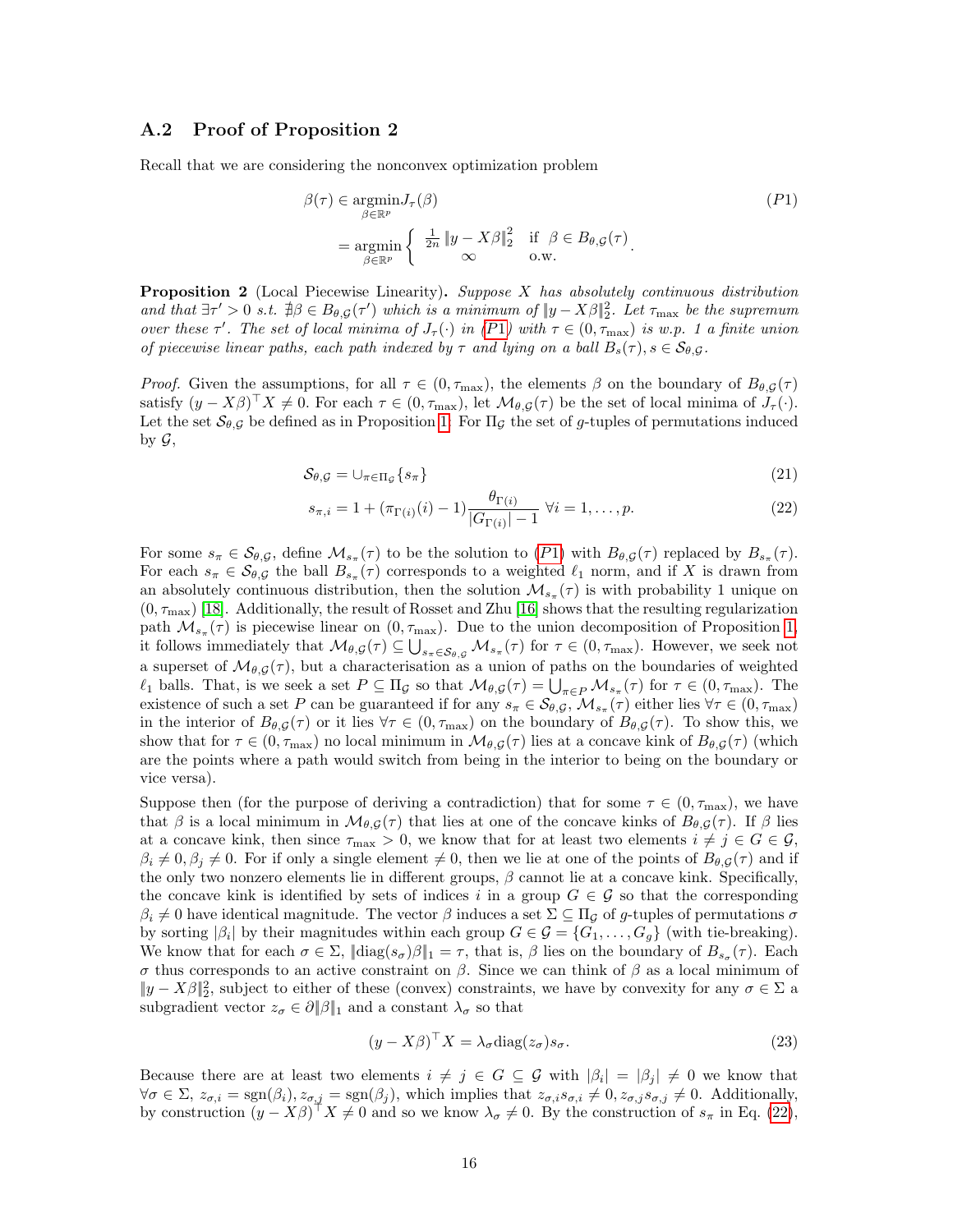we know that  $\exists \sigma_1 \neq \sigma_2 \in \Sigma$ , so that  $s_{\sigma_1}$  and  $s_{\sigma_2}$  differ only on elements i, j. However Eq. [\(23\)](#page-15-2) then cannot simultaneously hold unless  $\lambda_{\sigma} = 0$  and  $(y - X\beta)^{\top} X = 0$  which we ruled out earlier. Thus we have a contradiction and so the assumption that  $\beta$  lies at a concave kink must be wrong. Because local minima in  $\mathcal{M}_{\theta, \mathcal{G}}(\tau)$  never lie at concave kinks of  $B_{\theta, \mathcal{G}}(\tau)$  for  $\tau \in (0, \tau_{\max})$ , we know

that for each local minimum path on  $(0, \tau_{\text{max}})$ , there is a  $\pi \in \Pi_{\mathcal{G}}$  so that the path lies on  $B_{s_{\pi}}(\tau)$ . That is, there is some nonempty subset  $P \subseteq \Pi_{\mathcal{G}}$  so that  $\mathcal{M}_{\theta, \mathcal{G}}(\tau) = \bigcup_{\pi \in P} \mathcal{M}_{s_{\pi}}(\tau)$  is a union of piecewise linear paths.  $\Box$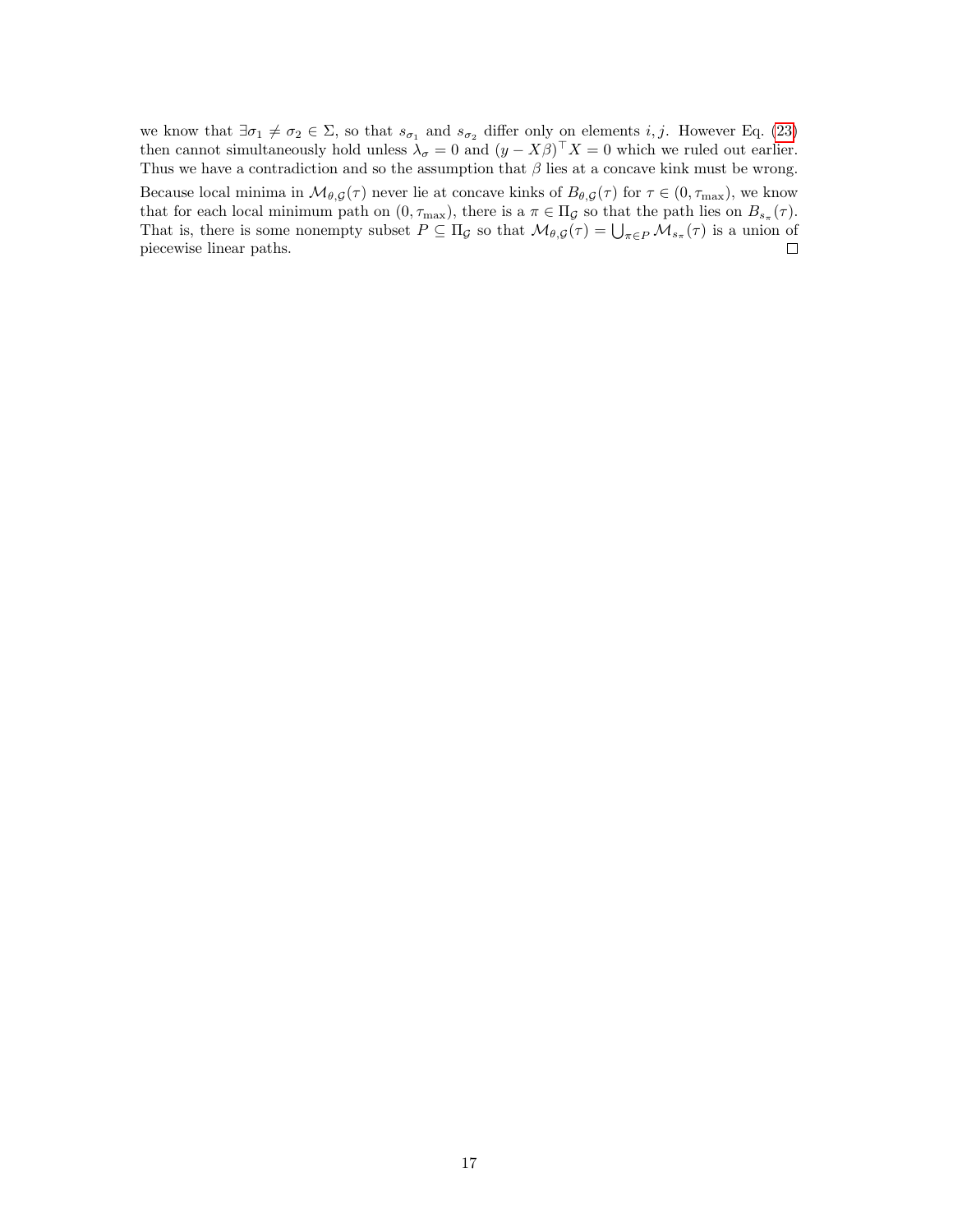# B Proofs of Section 4

#### <span id="page-17-0"></span>B.1 Proof of Proposition 3

Recall that we are considering the surrogate problem

$$
\bar{\beta}(\lambda) \in \operatorname{argmin}_{\beta \in \mathbb{R}^p} \frac{1}{2n} \|y - X\beta\|_2^2 + \lambda \left\| \operatorname{diag}(s^*)\beta \right\|_1. \tag{S}
$$

For a positive vector b, let  $\bar{\beta}_b(\lambda)$  be a solution to  $(S)$  $(S)$  $(S)$  with penalty  $\lambda \|\text{diag}(b)\beta\|_1$ .

**Proposition 3** (Recoverability of  $(S)$  $(S)$  $(S)$ ). Suppose X has absolutely continuous distribution. For any vectors  $a \ge b \ge 1$  and  $\lambda > 0$ , w.p. 1  $\bar{\beta}_a(\lambda), \bar{\beta}_b(\lambda)$  are unique. If additionally  $\|\text{diag}(a)\bar{\beta}_b(\lambda)\|_1 =$  $||diag(b)\bar{\beta}_b(\lambda)||_1$ , then  $\bar{\beta}_a(\lambda) = \bar{\beta}_b(\lambda)$ .

*Proof.* Since X is absolutely continuous,  $a \ge b \ge 0$  and  $\lambda > 0$ , it follows that  $\bar{\beta}_a(\lambda), \bar{\beta}_b(\lambda)$  are almost surely unique [\[18\]](#page-11-18). Since  $a \ge b \ge 1$ , we have  $\forall \beta \in \mathbb{R}^p$ 

$$
\frac{1}{2n} \|y - X\beta\|_2^2 + \lambda \left\|{\text{diag}}(b)\beta\right\|_1 \le \frac{1}{2n} \|y - X\beta\|_2^2 + \lambda \left\|{\text{diag}}(a)\beta\right\|_1. \tag{24}
$$

However, we also know

$$
\lambda \left\| \text{diag}(b)\bar{\beta}_b(\lambda) \right\|_1 = \lambda \left\| \text{diag}(a)\bar{\beta}_b(\lambda) \right\|_1. \tag{25}
$$

It follows that we must have  $\bar{\beta}_a(\lambda) = \bar{\beta}_b(\lambda)$ .

 $\Box$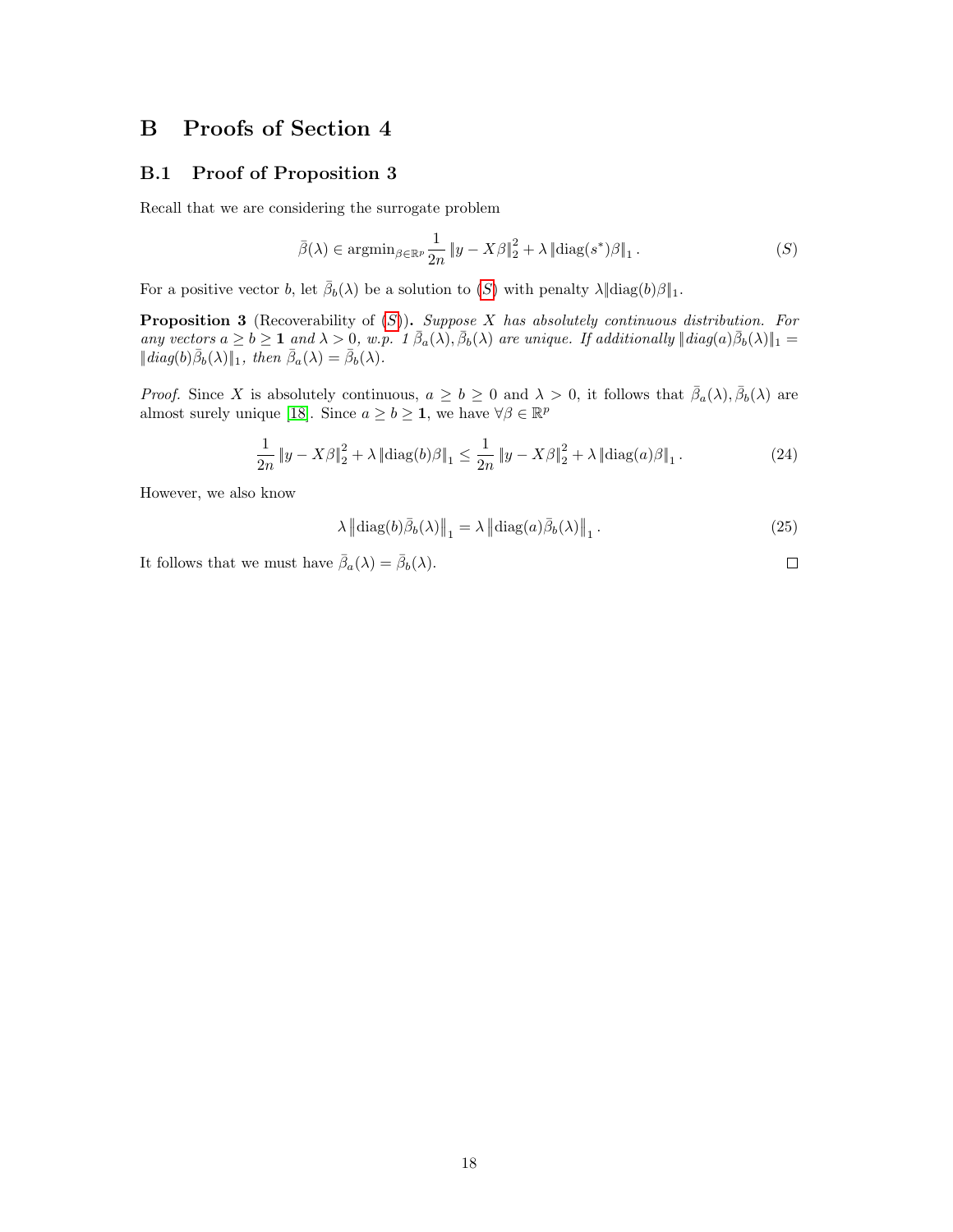# C Proofs of Section 5

Section 5 compares the estimator of  $\beta^*$  produced by the RepLasso algorithm, with the estimator of  $\beta^*$  produced by the Lasso.

The RepLasso is a generalization of the Lasso homotopy method, which maintains a set of weights  $s(\lambda)$ . Indeed, the RepLasso is identical to the Lars algorithm with Lasso modification of Efron et al. [\[3\]](#page-11-0) if we force  $\theta = 0$ , which implies that  $\forall \lambda, s(\lambda) = 1$  (We note, however, that for notational convenience the definition of  $\bar{w}_A$  differs slightly from that in Efron et al. [\[3\]](#page-11-0) in that case). In the following we will carry out our comparison of RepLasso with the Lasso homotopy method by comparing the RepLasso with  $\theta \neq \mathbf{0}$  and the RepLasso with  $\theta = \mathbf{0}$ . We will denote by  $\hat{\beta}(\lambda)$  the estimator resulting from the specialization to the Lasso case. Similarly, we let  $\hat{w}_A$  be the vector corresponding to  $\bar{w}_A$  for the Lasso specialization.

We use the following notation inspired by Wainwright [\[19\]](#page-11-16) and Wauthier et al. [\[21\]](#page-12-8). Suppose that the support set of  $\beta^*$  is  $S \triangleq S(\beta^*)$ . Let  $X_j$  be the column j of X and  $X_A$  a matrix which consists of the columns indexed by A. For all  $j \in S^c$  and  $i \in S$ , let

$$
\mu_j = X_j^{\top} X_S (X_S^{\top} X_S)^{-1} \text{sgn}(\beta_S^*) \qquad \eta_j = X_j^{\top} \left( I_{n \times n} - X_S (X_S^{\top} X_S)^{-1} X_S^{\top} \right) \frac{w}{n} \qquad (26)
$$

<span id="page-18-1"></span><span id="page-18-0"></span>
$$
\gamma_i = e_i^\top \left(\frac{1}{n} X_S^\top X_S\right)^{-1} \text{sgn}(\beta_S^*) \qquad \epsilon_i = e_i^\top \left(\frac{1}{n} X_S^\top X_S\right)^{-1} X_S^\top \frac{w}{n}.\tag{27}
$$

The proofs of Section 5 use subsets of the following assumptions.

**A1**:  $\forall G \in \mathcal{G}, |\{i \in G : \beta_i^* \neq 0\}| \leq 1$ 

**A2**:  $\forall A \subset S$  and  $u_A$  the equiangular vector in Eq. (2.6) of [\[3\]](#page-11-0),  $\sharp j \in A^c$ ,  $|X_A^\top u_A| = |X_j^\top u_A|$ **1** 

- **A3**:  $X_S^{\dagger} X_S$  is invertible
- **A4:**  $|\mu_j| < 1, \forall j \in S^c$ ,  $sgn(\beta_i^*)\gamma_i > 0 \quad \forall i \in S$ .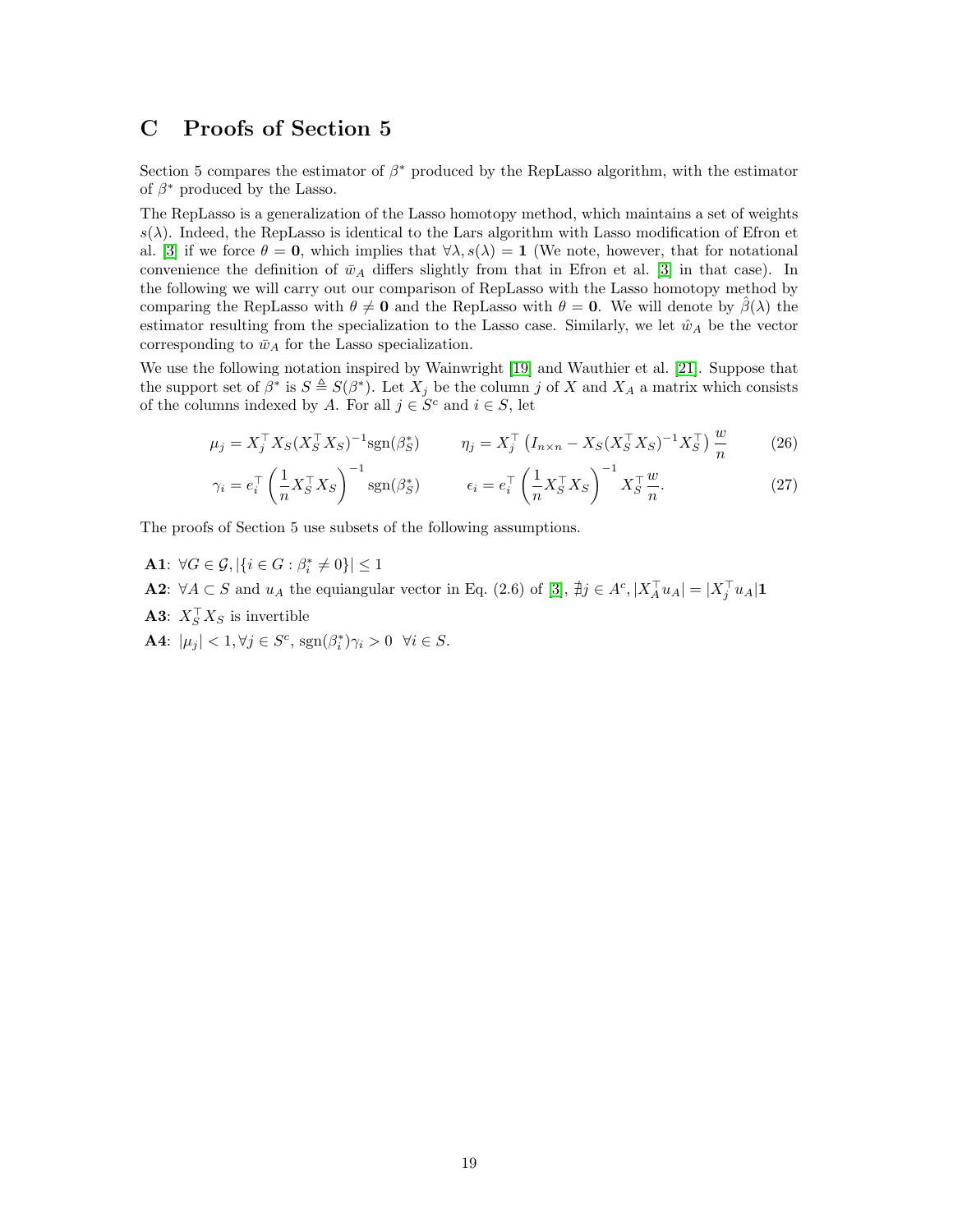#### C.1 Proof of Theorem 2

<span id="page-19-0"></span>**Theorem 2** (Support Subset Recovery). Assume that A1–2 hold. Denote by  $\hat{\beta}(\lambda)$  and  $\bar{\beta}(\lambda)$  the Lasso and RepLasso solutions using penalty parameter  $\lambda$ . Conditioned on X, y, we have for any  $\lambda_{\min} > 0$ 

$$
\forall \lambda \geq \lambda_{\min} \ S(\hat{\beta}(\lambda)) \subseteq S \implies \forall \lambda \geq \lambda_{\min} \ S(\bar{\beta}(\lambda)) \subseteq S.
$$

*Proof.* Suppose then that  $\forall \lambda \geq \lambda_{\min}, S(\hat{\beta}(\lambda)) \subseteq S$ . Suppose that  $\hat{\beta}(\lambda_{\min})$  corresponds to iteration t of the Lasso. For  $t' \leq t$ , let  $\hat{A}_{t'}$  and  $\bar{A}_{t'}$  be the sequence of active sets of the Lasso and RepLasso up to iteration  $t$ . With a slight abuse of notation we will temporarily treat an active set as an unordered set. Assumption  $\mathbf{A2}$  guarantees that for the Lasso, any variable that is at some point in the active set is also at some point in the support set. To see this, note that that by  $\mathbf{A2}$ , the vector  $\hat{w}_A$  never contains a zero element. If it did, then an equiangular vector  $u_A$  of  $X_A$  as in Eq.  $(2.6)$  of  $[3]$  could be constructed using a strict subset of vectors indexed by A, violating assumption A2. But if  $\hat{w}_A$  does not contain a zero element, then the elements in the active set A cannot indefinitely be assigned a  $\hat{\beta}_A(\lambda)$  coefficient of zero as  $\lambda$  is swept out. Finally, because we know  $\forall \lambda \geq \lambda_{\min}, S(\hat{\beta}(\lambda)) \subseteq S$ , this means that  $\forall t' \leq t, \hat{A}_{t'} \subseteq S$ . We will now argue by induction that the induced sequence of active sets  $\bar{A}_{t'}$  of the RepLasso also satisfies  $\forall t' \leq t, \bar{A}_{t'} \subseteq S$ .

**Base case:** Since  $s(|X^{\top}y|_{\infty}) = 1$ , the first variable selected by RepLasso and the Lasso method is the same. That is,  $\hat{A}_1 = \bar{A}_1 \subseteq S$  at iteration 1.

Inductive step: Assume that  $\forall t'' \leq t', \hat{A}_{t''} = \bar{A}_{t''} \subseteq S$ . Since  $\forall t'' \leq t', \bar{A}_{t''} \subseteq S$ , we know by A1 that for all  $\lambda$  up to iteration  $t'$ ,  $s(\lambda)$  did not change on S, i.e.  $s_S(\lambda) = 1$ . This in particular means that both the Lasso and the RepLasso will have arrived at the same value of  $\lambda$  and intermediate estimate  $\hat{\beta}(\lambda) = \bar{\beta}(\lambda)$  of  $\beta^*$  at the end of stage 4 of iteration  $t'-1$  and the same vectors  $\hat{w}_A = \bar{w}_A$ at the end of stage 2 of iteration t'. To see this, notice that since  $\forall t'' \le t', \overline{A}_{t''} \subseteq S$ , and since for all  $\lambda$  up to iteration t' we had  $s_S(\lambda) = 1$ , the RepLasso is up to stage 2 of iteration t' equivalent to running Lasso on the subset of variables  $X_S, y$ .

At stage 3 of iteration  $t'$ , the RepLasso algorithm determines whether to add or remove a variable from  $\tilde{A}_{t'}$  in stage 1 of iteration  $t' + 1$ . Since the value of  $\lambda$  and the intermediate variables  $\hat{\beta}(\lambda) =$  $\bar{\beta}(\lambda)$  and  $\hat{w}_A = \bar{w}_A$  are the same at stage 2 of iteration t' we can now use properties of  $s(\lambda)$  to show that this implies  $\hat{A}_{t'+1} = \bar{A}_{t'+1}$ . We consider two cases:

- 1. The Lasso determines to add a variable in iteration  $t' + 1$  (first bullet in stage 3). Since  $s_S(\lambda) = 1$  did not change on S, since we always have  $s(\lambda) \geq 1$  and since  $A_{t'+1} \subseteq S$ , it follows that the RepLasso will add the same variable.
- 2. The Lasso determines to remove a variable in iteration  $t' + 1$  (second bullet in stage 3). Since  $s_S(\lambda) = 1$  did not change on S and since we always have  $s(\lambda) \geq 1$ , it then follows that the RepLasso will remove the same variable.

Hence, it follows that  $\hat{A}_{t'+1} = \bar{A}_{t'+1} \subseteq S$ . By the principle of induction, we have shown that  $\forall t' \leq t, \overline{A}_{t'} \subseteq S.$ 

As the value of  $\lambda$  at the end of stage 4 of iteration t must be the same for RepLasso and Lasso, and since for that value we have by definition  $\lambda < \lambda_{\min}$ , we now know that  $\forall \lambda \geq \lambda_{\min}$ ,  $S(\beta(\lambda)) \subseteq S$ .  $\Box$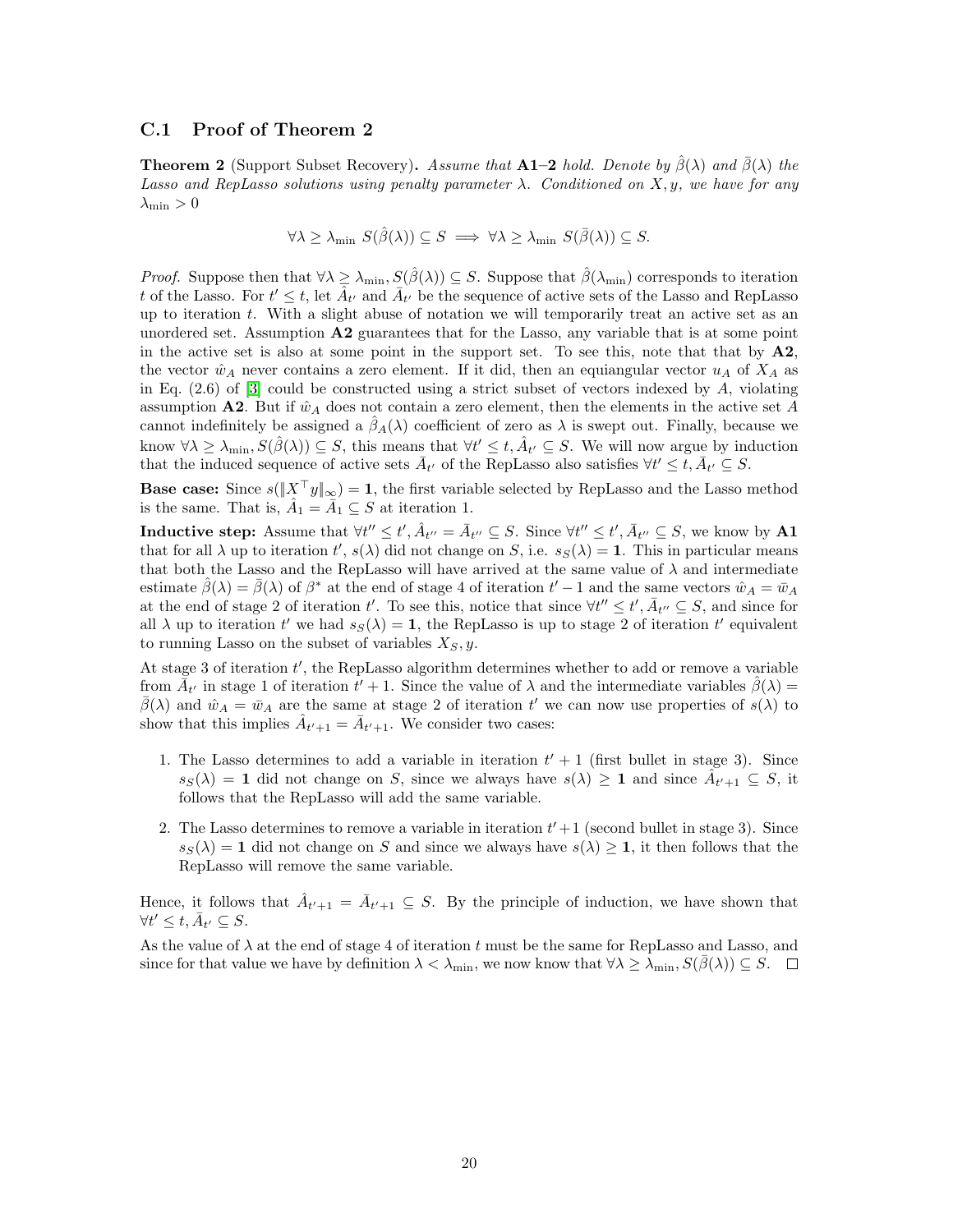#### C.2 Proof of Theorem 3

**Theorem 3** (Signed Support Recovery). Assume that A1–4 hold. Denote by  $\hat{\beta}(\lambda)$  and  $\bar{\beta}(\lambda)$ the Lasso and RepLasso solutions using penalty parameter  $\lambda$ . For any  $\lambda_{\min} > 0$ , we have with probability 1 over an absolutely continuous distribution on noise w

$$
\forall \lambda \geq \lambda_{\min} \ S(\hat{\beta}(\lambda)) \subseteq S, S_{\pm}(\hat{\beta}(\lambda_{\min})) = S_{\pm} \implies \forall \lambda \geq \lambda_{\min} \ S(\bar{\beta}(\lambda)) \subseteq S, S_{\pm}(\bar{\beta}(\lambda_{\min})) = S_{\pm}.
$$

*Proof.* Suppose then that  $\forall \lambda \geq \lambda_{\min} S(\hat{\beta}(\lambda)) \subseteq S, S_{\pm}(\hat{\beta}(\lambda_{\min})) = S_{\pm}$ . Suppose that  $\hat{\beta}(\lambda_{\min})$ corresponds to iteration t of the Lasso and for  $t' \leq t$  define  $\hat{A}_{t'}$  and  $\bar{A}_{t'}$  to be the active set of Lasso and RepLasso at iteration  $t'$ . With a slight abuse of notation we will temporarily treat an active set as an unordered set. Using the same reasoning as in Theorem [2,](#page-19-0) it follows from  $\forall \lambda \geq \lambda_{\min} S(\hat{\beta}(\lambda)) \subseteq S$  and  $A2$  that  $\forall t' \leq t$   $\hat{A}_{t'} \subseteq S$  and from this via  $A1$  that  $\forall t' \leq t$ ,  $\bar{A}_{t'} \subseteq S$ . The latter implies that  $\forall \lambda \geq \lambda_{\min}, S(\bar{\beta}(\lambda)) \subseteq S$ . It remains to be shown that  $S_{\pm}(\bar{\beta}(\lambda_{\min})) = S_{\pm}$ . By **A3–4** we assumed that  $X_S^{\top} X_S$  is invertible,  $|\mu_j| < 1, \forall j \in S^c$  and  $sgn(\beta_i^*)\gamma_i > 0, \forall i \in S$ . We can thus apply Lemma 1 of Wauthier et al. [\[21\]](#page-12-8), which holds with probability 1 over noise instances w. We thus know that with probability 1,  $S_{\pm}(\hat{\beta}(\lambda_{\min})) = S_{\pm} \iff \lambda_l < \lambda_{\min} < \lambda_u$ , where

$$
\lambda_l = \max_{j \in S^c} \frac{\eta_j}{(2[\![\eta_j > 0]\!]-1) - \mu_j} \qquad \qquad \lambda_u = \min_{i \in S} \left| \frac{\beta_i^* + \epsilon_i}{\gamma_i} \right|_+, \tag{28}
$$

[|⋅] denotes the indicator function and  $\eta_j, \mu_j, \epsilon_i, \gamma_i$  are defined on  $X, \beta^*, w$  as in Eqs. [\(26,](#page-18-0) [27\)](#page-18-1).<br>The BonI asso algorithm trages out the solution path of a sequence of weighted I asso problems The RepLasso algorithm traces out the solution path of a sequence of weighted Lasso problems parameterized by  $s(\lambda)$ 

$$
\bar{\beta}(\lambda) \in \operatorname{argmin}_{\beta \in \mathbb{R}^p} \frac{1}{2n} \|y - X\beta\|_2^2 + \lambda \left\| \operatorname{diag}(s(\lambda))\beta \right\|_1. \tag{29}
$$

Suppose we temporarily decouple  $s(\lambda)$  from the penalty parameter  $\lambda$  and fix it at  $s(\lambda_{\min})$ . We will show that we can then with probability 1 apply Lemma 1 of Wauthier et al. [\[21\]](#page-12-8) to the resulting  $s(\lambda_{\min})$ -weighted Lasso problem by applying it to the unweighted Lasso problem on  $\bar{X} = X \text{diag}(s(\lambda_{\text{min}}))^{-1}, \bar{\beta}^* = \text{diag}(s(\lambda_{\text{min}})) \beta^*, \bar{w} = w.$  Let  $\bar{\eta}_j, \bar{\mu}_j, \bar{\epsilon}_i, \bar{\gamma}_i$  be the corresponding variables defined for  $\bar{X}, \bar{\beta}^*, \bar{w}$ . We always have  $s(\lambda_{\min}) \geq 1$ , and since  $\forall t' \leq t, \bar{A}_{t'} \subseteq S$ , we also know by A1 that  $\forall i \in S, s_i(\lambda_{\min}) = 1$ . It follows that  $\bar{\eta}_j = \eta_j/s_j(\lambda_{\min}), \bar{\mu}_j = \mu_j/s_j(\lambda_{\min}), \bar{\epsilon}_i = \epsilon_i$ ,  $\bar{\gamma}_i = \gamma_i$  and  $\bar{\beta}_i^* = \beta_i^*$ . By A3-4 we assumed that  $X_S^{\top} X_S$  is invertible,  $|\mu_j| < 1, \forall j \in S^c$  and  $\text{sgn}(\beta_i^*)\gamma_i > 0, \forall i \in S.$  Since  $s(\lambda_{\min}) \geq 1$  we have that  $\bar{X}_S^{\top} \bar{X}_S$  is invertible,  $|\bar{\mu}_j| < 1, \forall j \in S^c$ and  $sgn(\bar{\beta}_i^*)\bar{\gamma}_i > 0, \forall i \in S$ . Hence, we are licensed to apply Lemma 1 of Wauthier et al. [\[21\]](#page-12-8) to the new problem instance which produces new bounds  $\bar{\bar{\lambda}}_l, \bar{\lambda}_u$  in terms of  $\bar{\eta}_j, \bar{\mu}_j, \bar{\epsilon}_i, \bar{\gamma}_i$ . Because  $s(\lambda_{\min}) \geq 1$ , simple calculations show that  $\bar{\lambda}_l \leq \lambda_l$  and  $\lambda_u = \bar{\lambda}_u$ . Since the Lasso has (with probability 1)  $\lambda_l < \lambda_{\min} < \lambda_u$ , the same  $\lambda_{\min}$  thus also satisfies  $\bar{\lambda}_l \leq \lambda_l < \lambda_{\min} < \lambda_u = \bar{\lambda}_u$ . Combining the latter fact with Lemma 1 of Wauthier et al. [\[21\]](#page-12-8) we then see that with probability  $1 S_{\pm}(\bar{\beta}(\lambda_{\min})) = S_{\pm}.$  $\Box$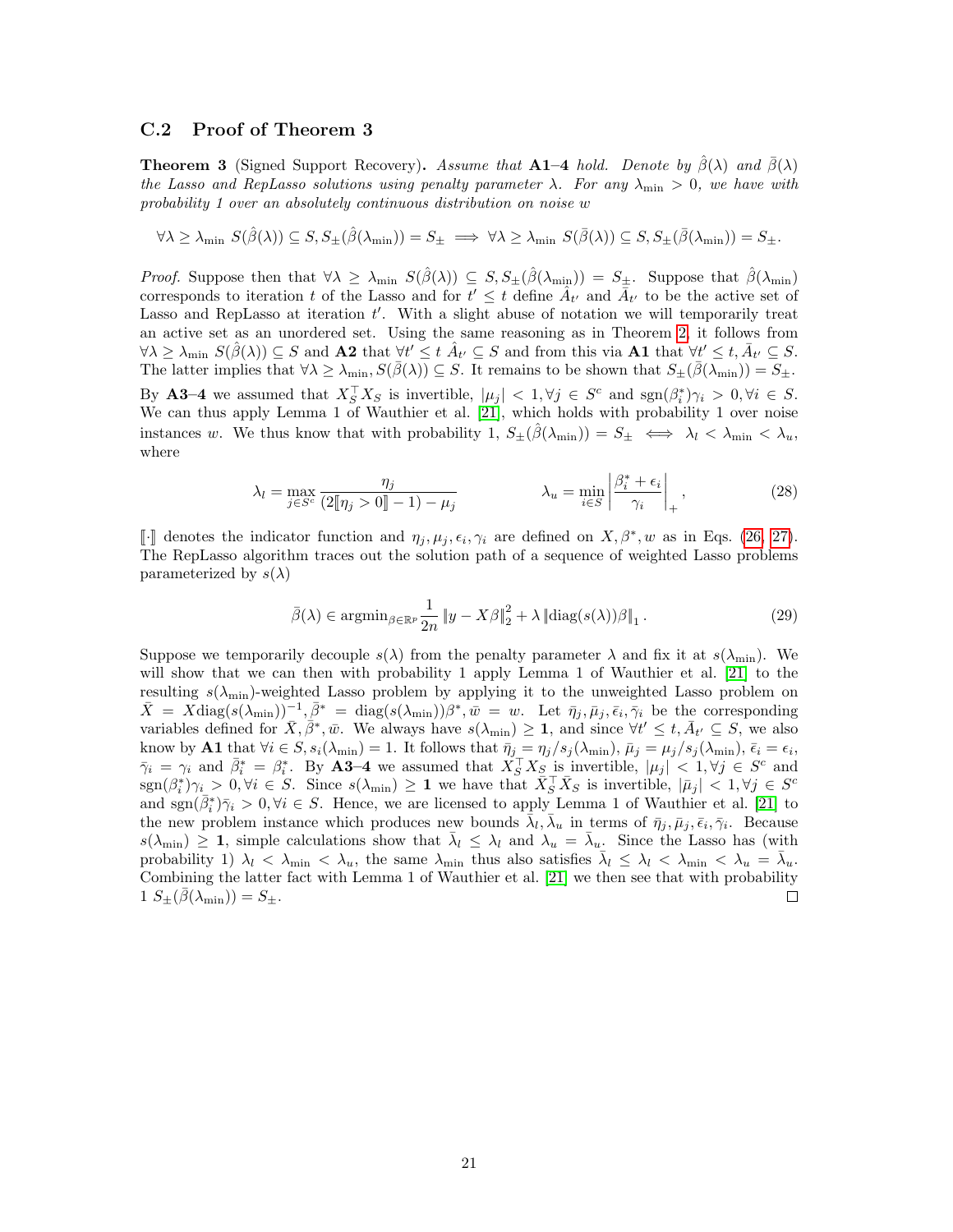### D RepLars: A RepLasso variant

As noted in the paper, if  $\theta = 0$ , and we force  $L = 0$  then the RepLasso algorithm reduces to the Lars algorithm of Efron et al. [\[3\]](#page-11-0). (We note, however, that the definition of  $\bar{w}_A$  differs slightly from that of the Lars algorithm given in [\[3\]](#page-11-0)). When we force  $L = 0$  but allow  $\theta \neq \mathbf{0}$  we have a new algorithm, which we call RepLars. In this section we present this algorithm and analyze its behavior.

#### Algorithm 2: REPLARS $(X, y, \mathcal{G}, \theta)$

 $\bar{y}=0, A=(), \lambda=\|X^\top y\|_\infty, s(\lambda)=\mathbf{1}, \bar{\beta}(\lambda)=0$ while  $\lambda > 0$ Stage  $1\begin{cases} A = (A, i^*)$ , where  $i^* = \operatorname{argmax}_{j \in A^c} |X_j^\top (y - \bar{y})/s_j(\lambda)|$  $s_M(\lambda^-) = s_M(\lambda) + \frac{\theta_{\Gamma(i^*)}}{|G_{\Gamma(i^*)}|-1} \mathbf{1}, \quad s_{M^c}(\lambda^-) = s_{M^c}(\lambda), \text{ with } M = \left\{A^c \cap G_{\Gamma(i^*)}\right\}$ Stage  $2\{\bar{w}_A = A_A (X_A^{\top} X_A)^{-1} \text{diag}(\text{sgn}(X_A^{\top}(y-\bar{y})))s_A(\lambda), \text{ with } A_A \text{ s.t. } \|X_A \bar{w}_A\|_2^2 = 1$ Stage 3 { Find smallest  $\rho > 0$  s.t.  $\exists j \in A^c$  s.t.  $|X_j^\top (y - \bar{y} - \rho X_A \bar{w}_A)/s_j(\lambda)| = \lambda - \rho$  $\text{Stage 4} \left\{ \begin{array}{l} \bar{\beta}_A(\lambda-\rho) = \bar{\beta}_A(\lambda) + \rho \bar{w}_A, \quad \bar{\beta}_{A^c}(\lambda-\rho) = 0, \quad \bar{y} = X \bar{\beta}(\lambda-\rho) \end{array} \right.$  $\lambda = \lambda - \rho$  ${\bf return}\,\, \bar{\beta}$ 

In the following we will compare of RepLars with the Lars by comparing RepLars with  $\theta > 0$  and RepLars with  $\theta = 0$ . We will denote by  $\hat{\beta}$  the Lars estimate corresponding to  $\bar{\beta}$  produced by the algorithm above. Similarly, we let  $\hat{w}_A$  be the vector in the Lars specialization corresponding to  $\bar{w}_A$  above. We will assume throughout this analysis that variables are added to the active set one by one.